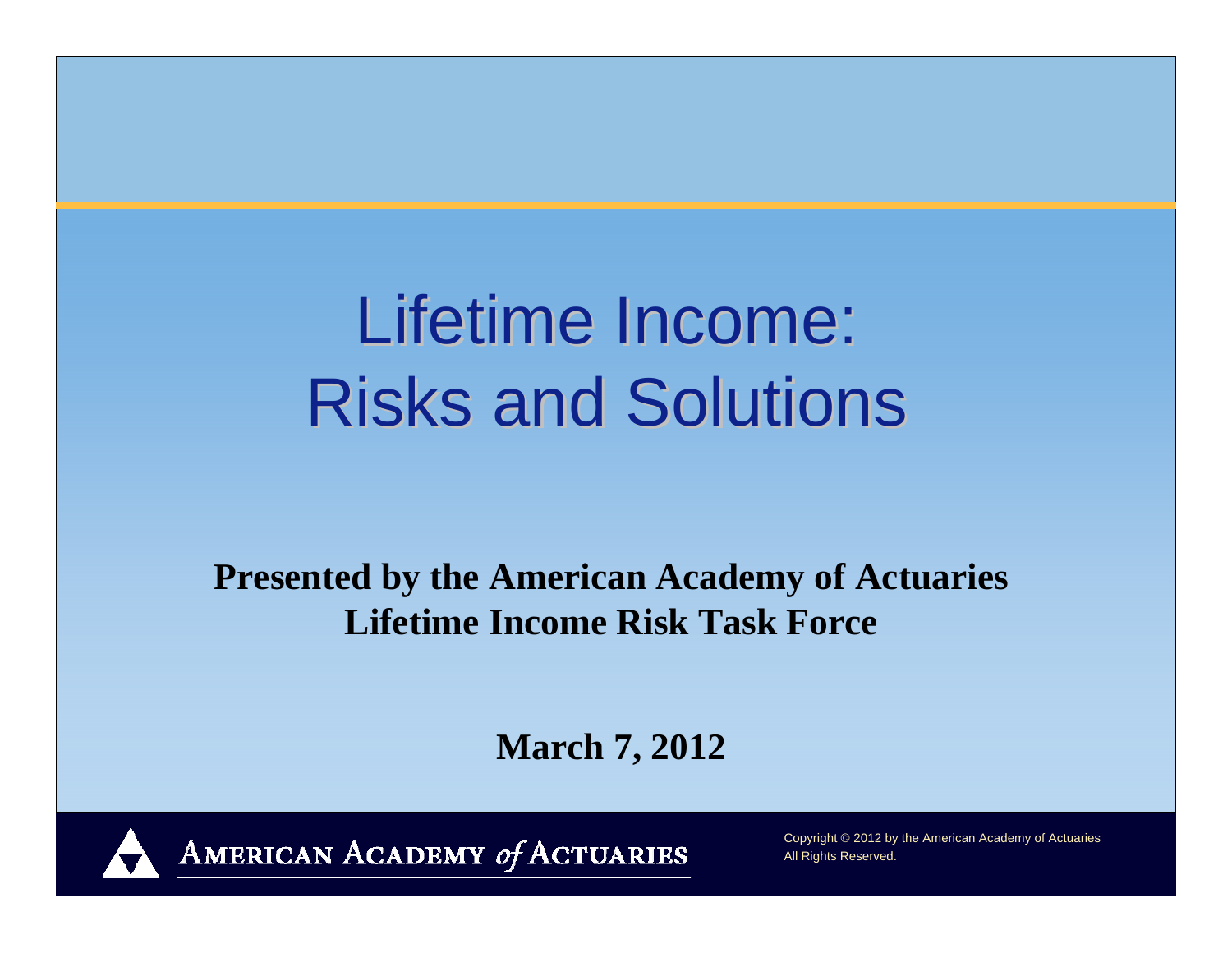### **Panelists**

#### **Noel Abkemeier, MAAA, FSA**

Co-Chairperson, Lifetime Income Risk Task Force

#### **Nancy Bennett, MAAA, FSA, CERA**

Senior Life Fellow, American Academy of Actuaries

#### **Don Fuerst, MAAA, FSA, FCA, EA**

Senior Pension Fellow, American Academy of Actuaries

#### **Tonya Manning, MAAA, FSA, FCA, EA**

Co-Chairperson, Lifetime Income Risk Task Force

#### **Tom Terry, MAAA, FSA, FCA, EA**

Chairperson, Public Interest Committee



AMERICAN ACADEMY of ACTUARIES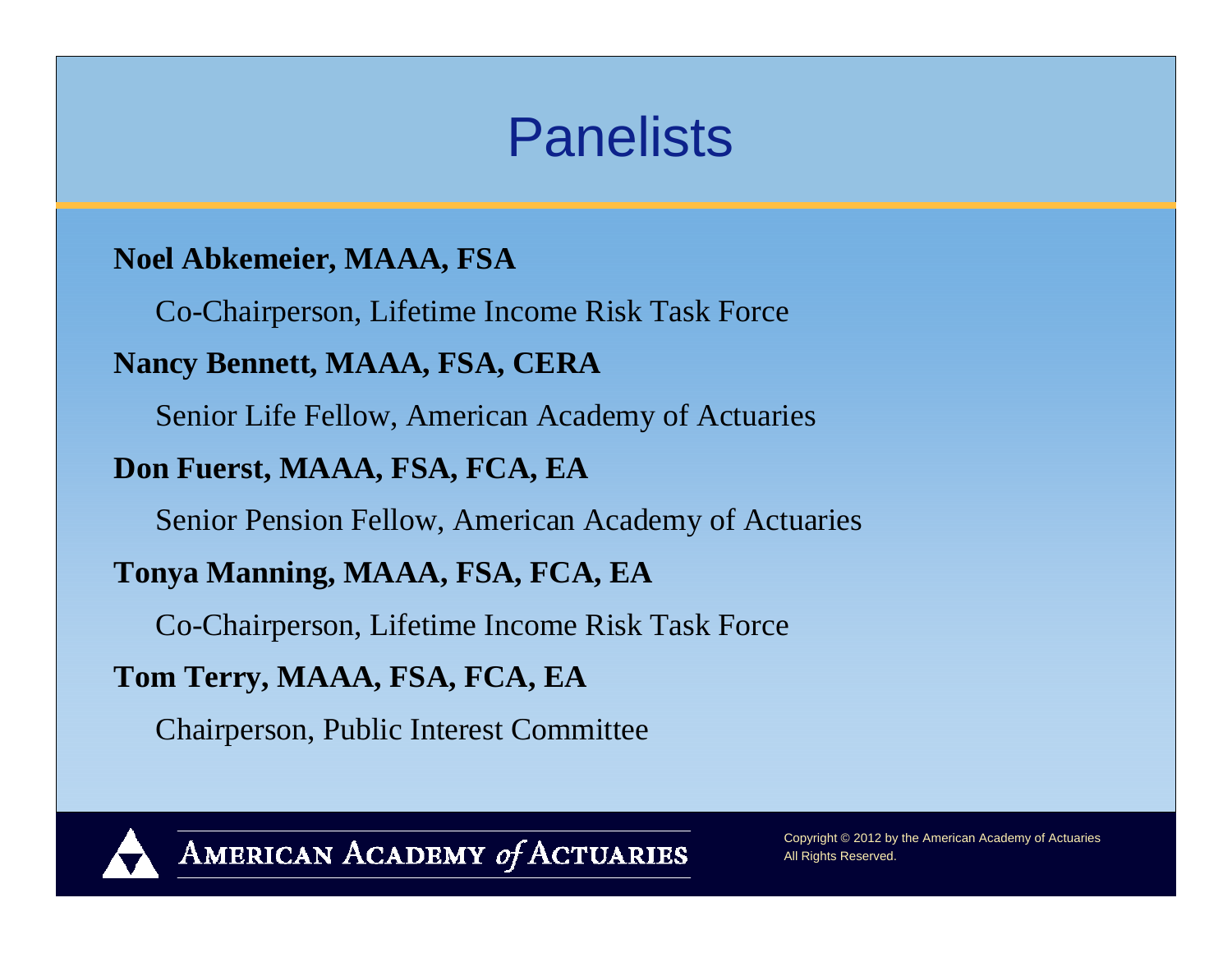### **Disclaimers**

Please note that the statements and opinions expressed herein are solely those of the panelists and do not constitute official statements or positions of the American Academy of Actuaries or the panelists' employers.



AMERICAN ACADEMY of ACTUARIES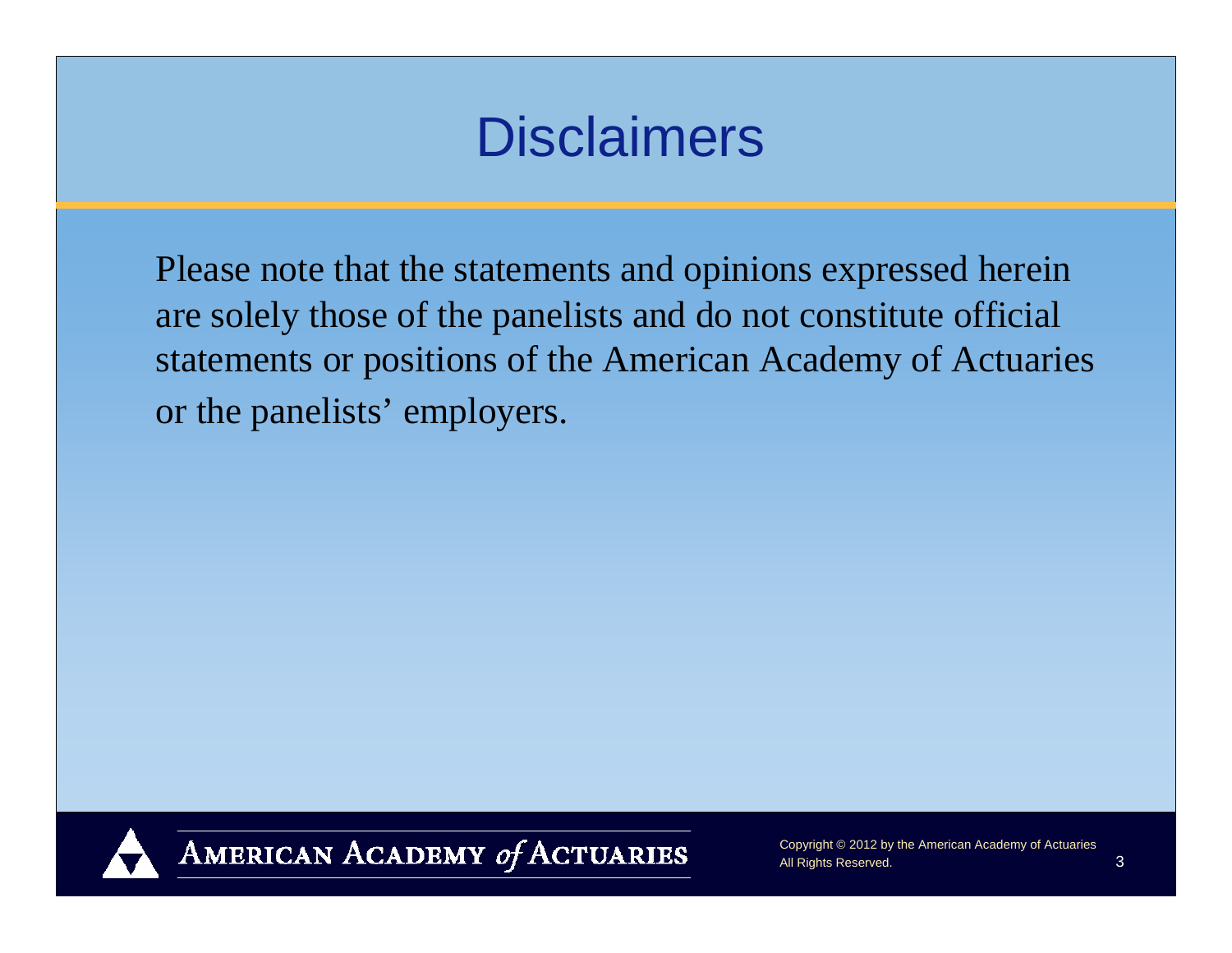### American Academy of Actuaries

The American Academy of Actuaries is a 17,000-member professional association whose mission is to serve the public and the U.S. actuarial profession. The Academy assists public policymakers on all levels by providing leadership, objective expertise, and actuarial advice on risk and financial security issues. The Academy also sets qualification, practice, and professionalism standards for actuaries in the United States



AMERICAN ACADEMY of ACTUARIES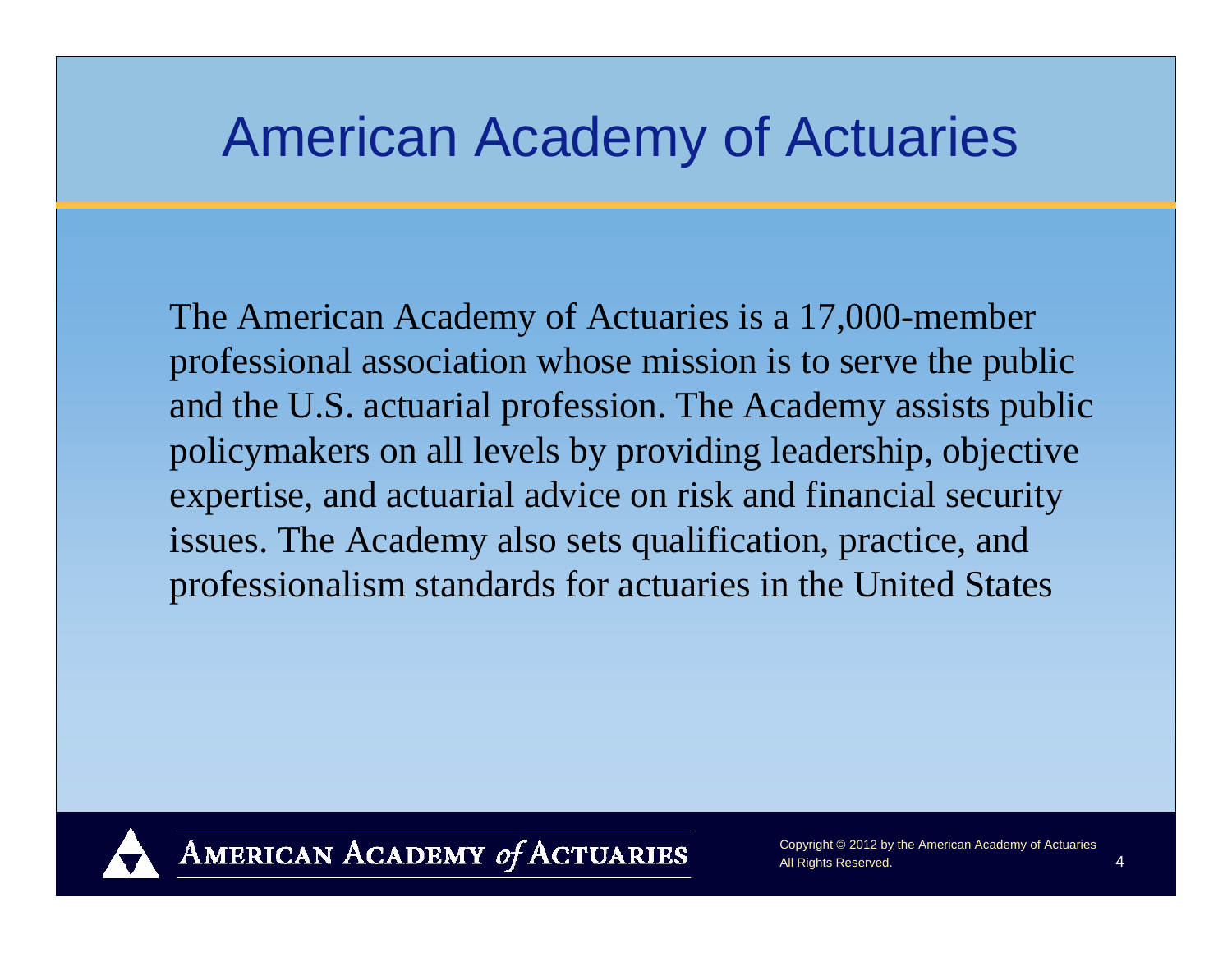### Background on Today's Webinar

- Actuaries have an important role to play in encouraging lifetime income solutions, and the Academy Board, Public Interest Committee, and Life & Pension Practice Councils have identified lifetime income as a top policy issue.
- In August 2011, the Public Interest Committee sought input from the membership on a proposed statement advocating stronger public policy support for lifetime income solutions for Americans.
- **The membership response was strong, encouraging, and helpful** in determining Academy direction.
- $\blacksquare$  Key conclusion: the actuarial profession has much more to say than can currently be captured in a single, brief position statement.

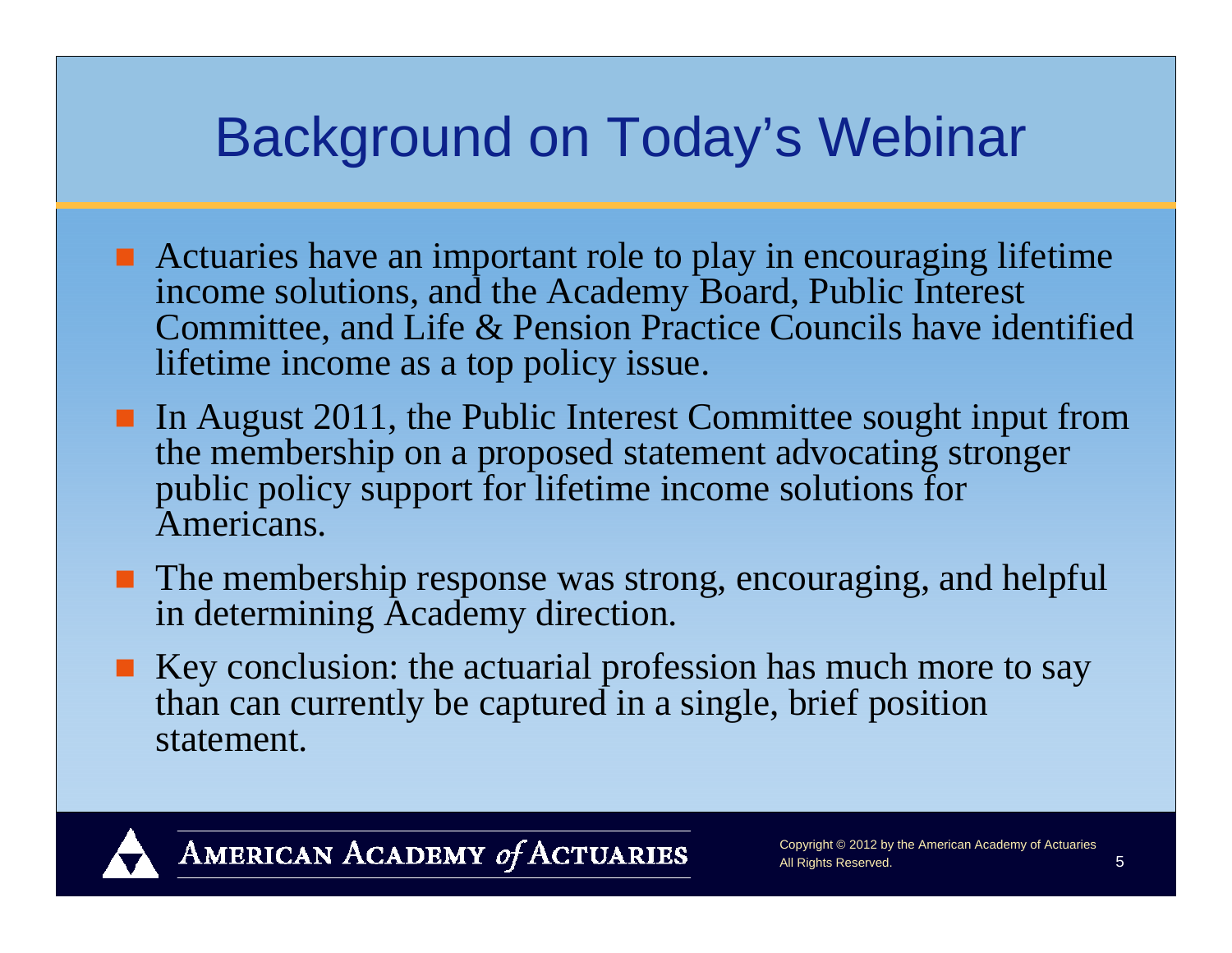### 2012 Lifetime Income Initiative

- **Expansion of lifetime income public interest statement** to an initiative to:
	- **Promote meaningful discussions both within and outside the** profession;
	- Actively engage with the public policy community;
	- Host discussion symposia on longevity, longevity risk, and lifetime income;
	- Coordinate efforts of the life and pension practice councils; and
	- **Develop actuarial policy statements.**

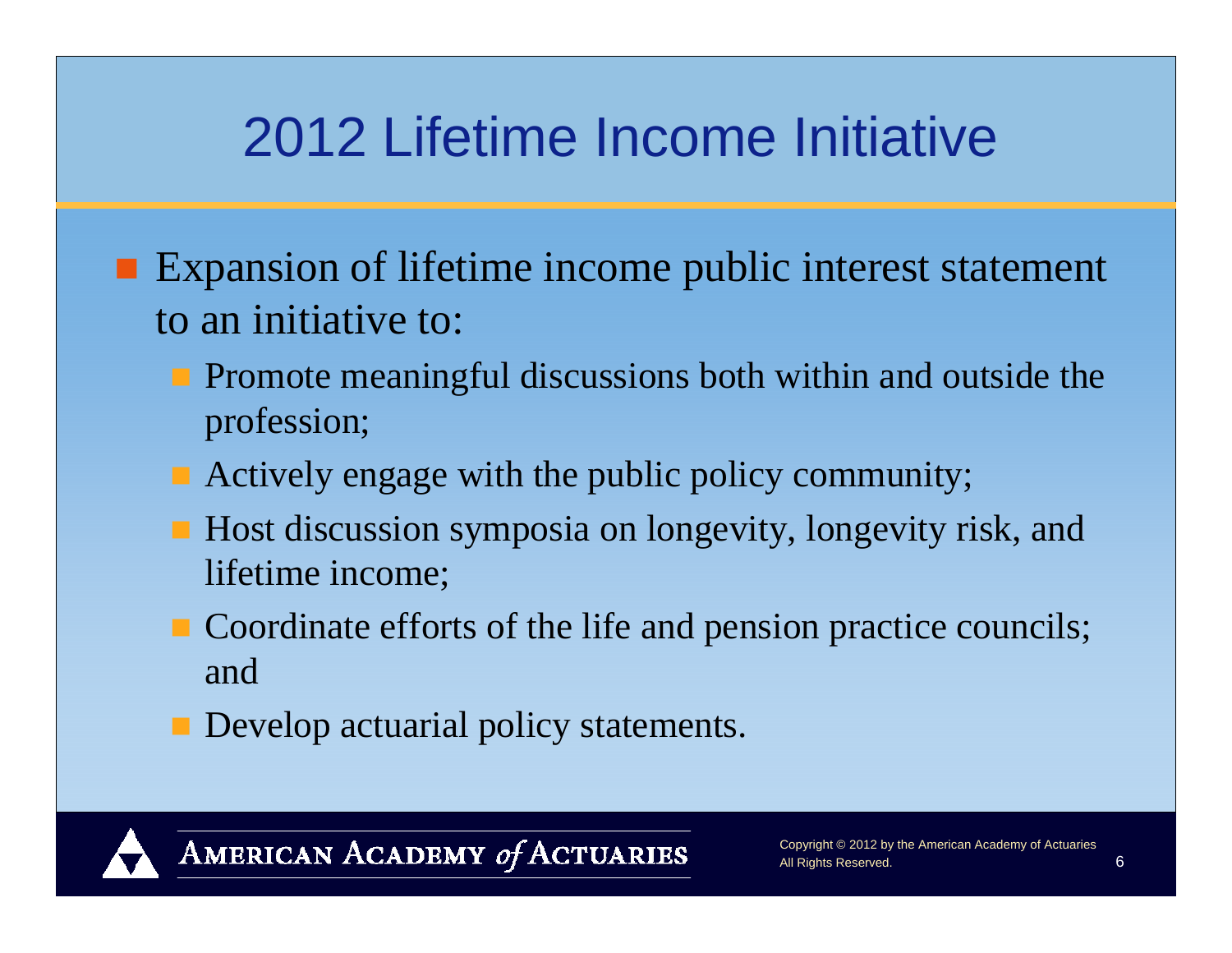### Lifetime Income Risk Task Force

- **Joint Lifetime Income Risk Task Force created in February 2011** by the Life Practice Council and Pension Practice Council.
- **Task Force formed to address the risks and related issues of** inadequate lifetime income among retirees.
- $\blacksquare$  The goal of the task force is to educate the public, lawmakers, and regulators, financial advisors, employers, and the media on the risk of inadequate lifetime income.
- **Preparing white paper examining the challenge of longevity risk:** its causes and potential ways to manage/address it.
- Noel Abkemeier, Tonya Manning Co-chairs

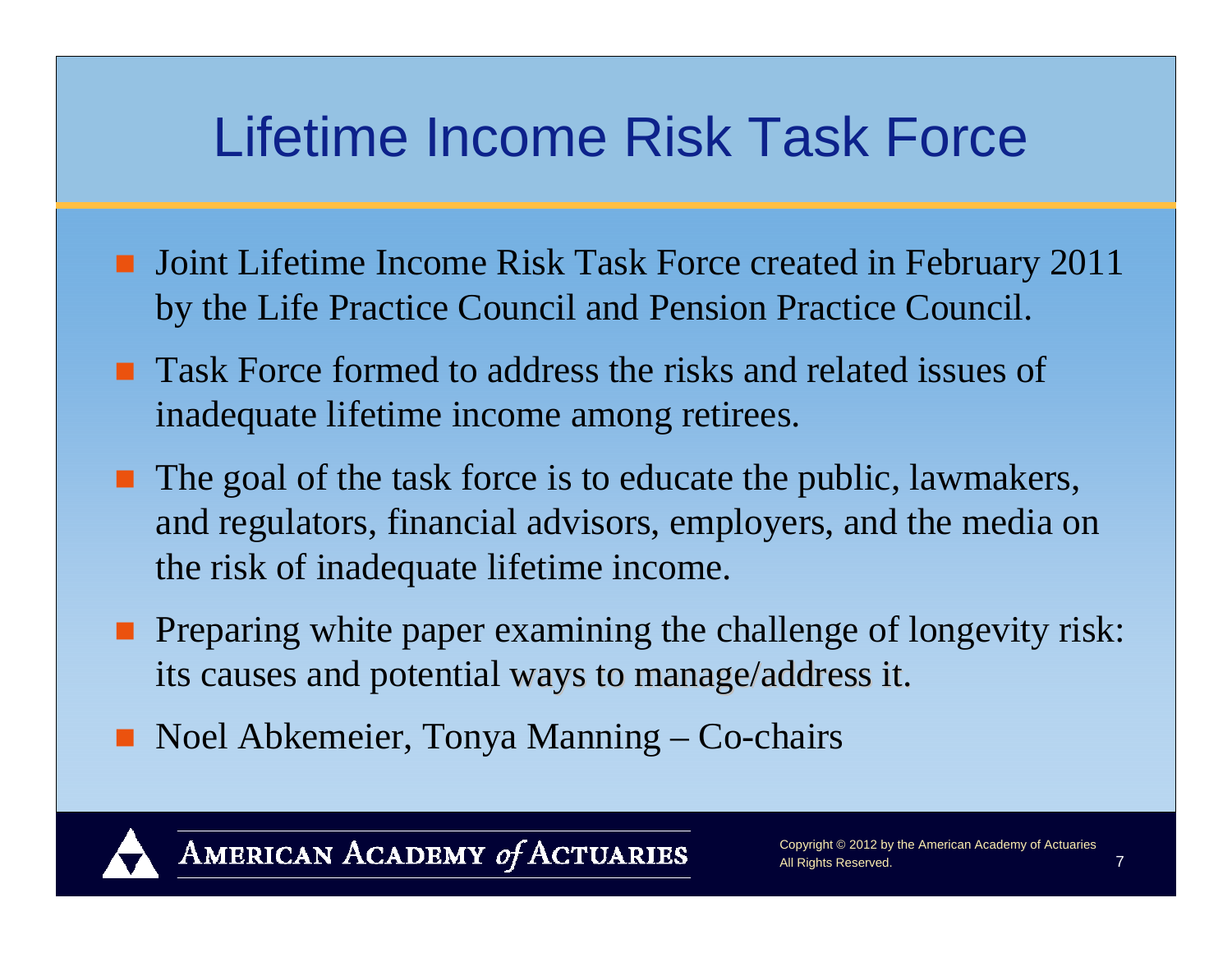### Lifetime Income

- Assured and adequate income throughout retirement is an important and growing issue in the United States for the following reasons:
	- **Americans are living longer;**
	- Migration from defined benefit plans to defined contribution plans has reduced the source of predictable retirement income; and
	- An increasing number of retirees as Baby Boomers reach retirement age.

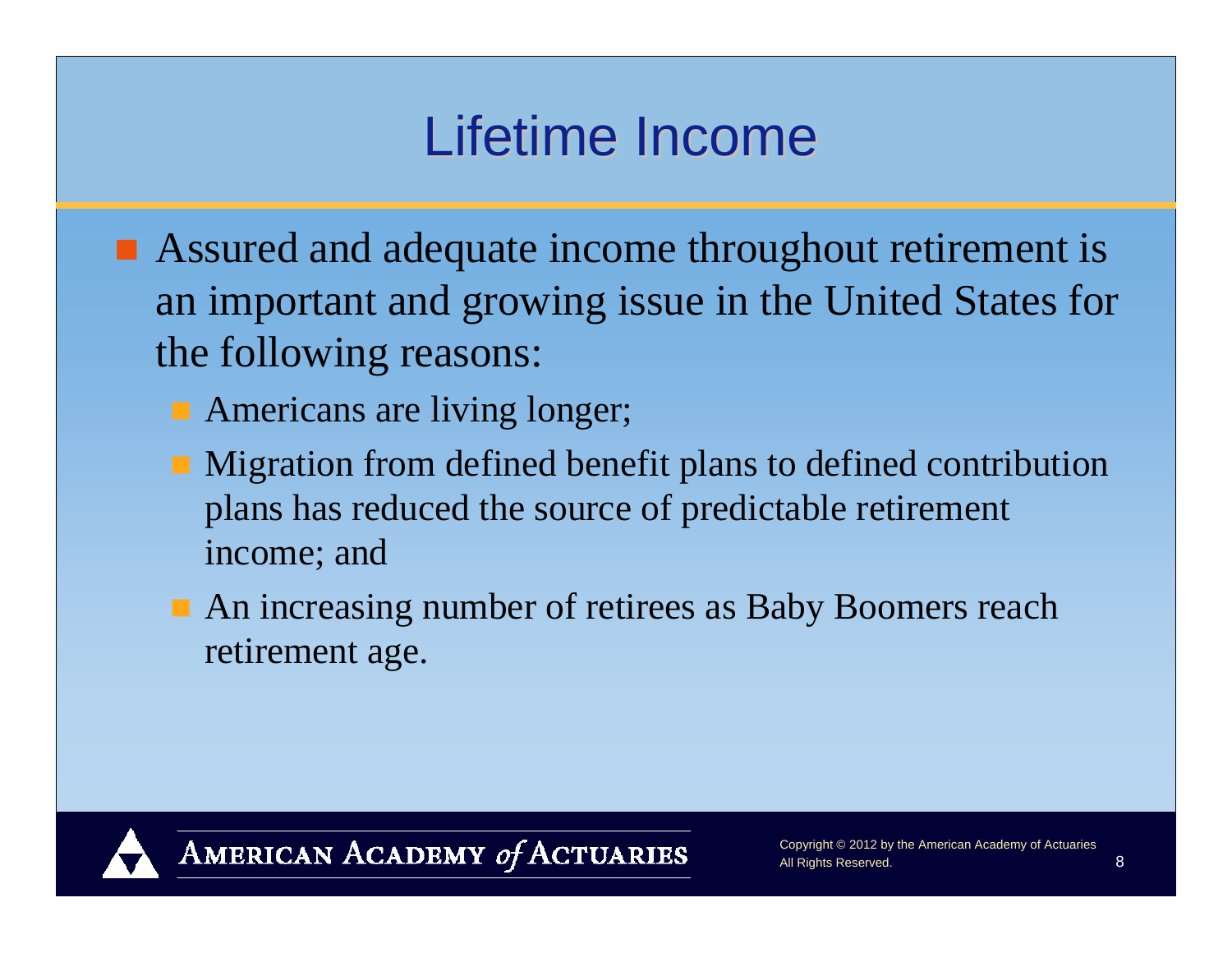### Lifetime Income

### ■ What is Lifetime Income?

Retirement income stream designed to last for the duration of one's lifetime

### **Examples:**

- Social Security
- Certain single or joint life insurance options from pension plans (e.g., annuities)
- Other forms of structured income (and income management)

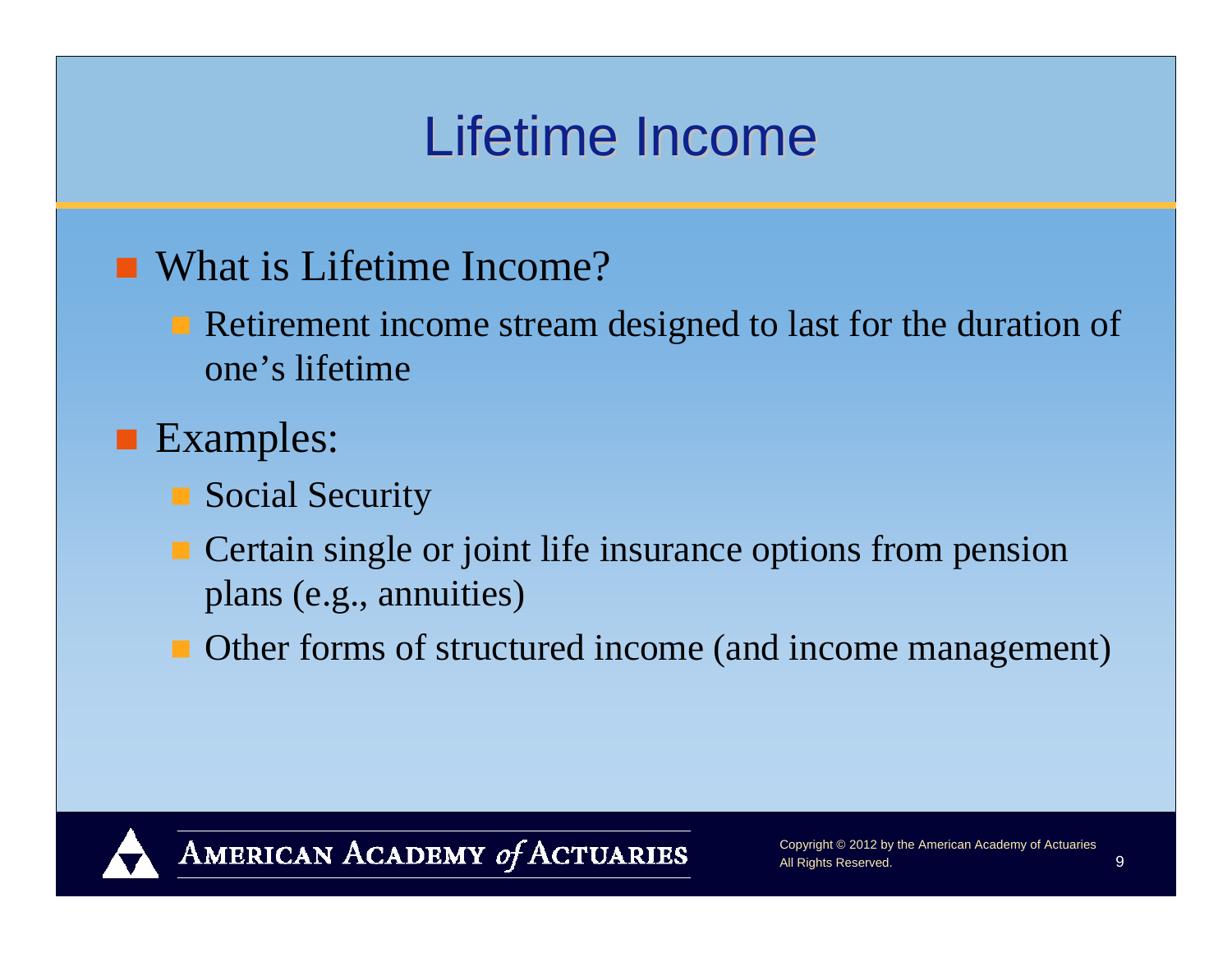### Sources of Lifetime Income Risk

- Accumulation Shortfall: Insufficient accumulation of asset /resources
- **Poor 'Decumulation' Handling: Inadequate management of** assets/sources of income, such as
	- **Inadequate return on investments**
	- **Overly high withdrawals at early ages**
- **Longevity Risk: Simply, the uncertainty of how long one will** live.
- **Possible results of longevity risk:** 
	- **Implications include: living beyond "life expectancy", not planning on** income past that point, losing ability to manage investments and income at an "old" age

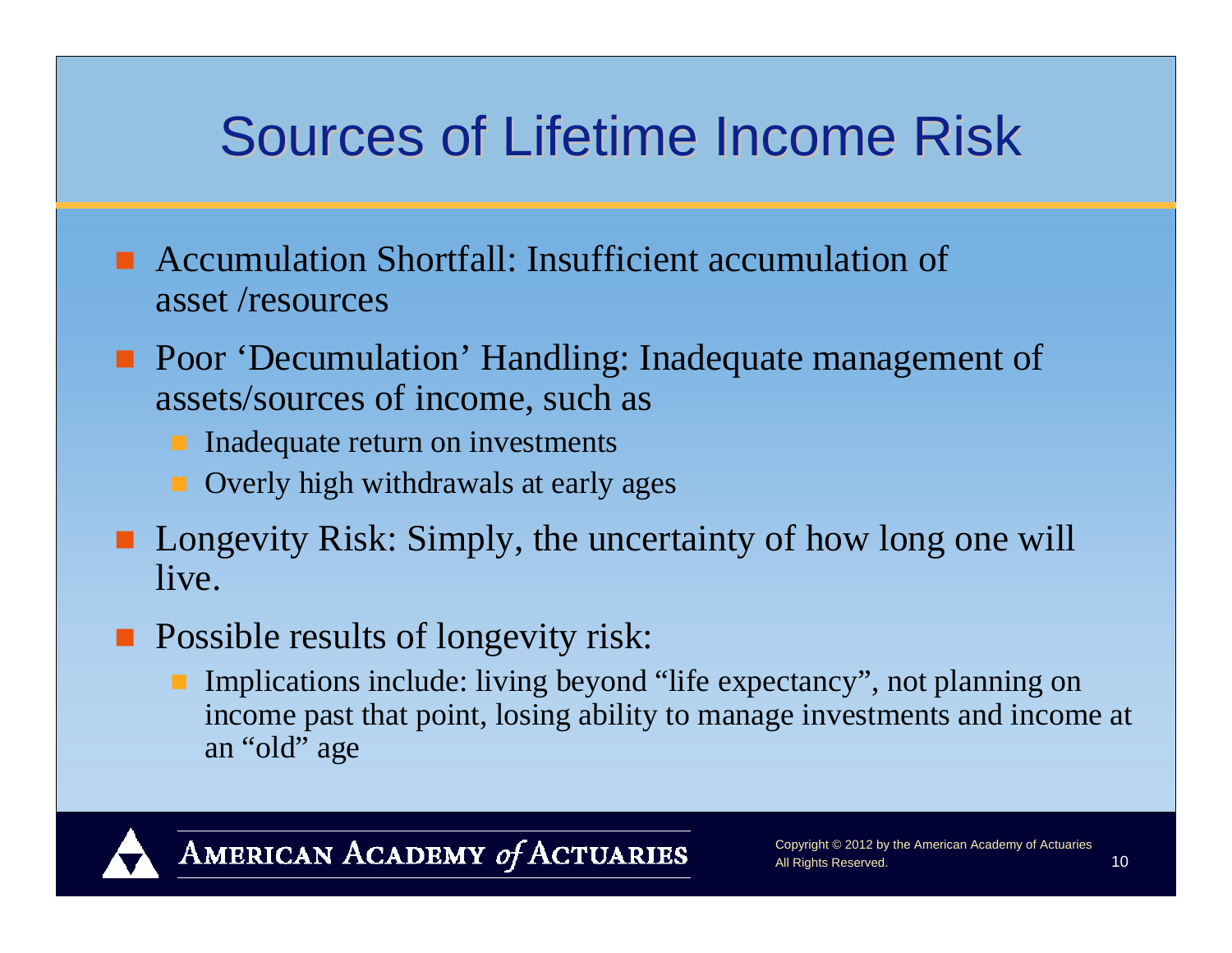## Why is Longevity Risk a Challenge?

- $\blacksquare$  Longevity risk is a challenge for those who do not understand it, plan for it, and take steps to mitigate its adverse effects.
	- Without careful planning, retirees risk running out of income to cover basic necessities.
	- If individuals outlive the income provided by their assets, they risk becoming a burden on family and/or society.
	- There may not be support mechanisms (e.g., social safety nets) for all those who failed or were unable to sufficiently plan and provide for adequate lifetime income.

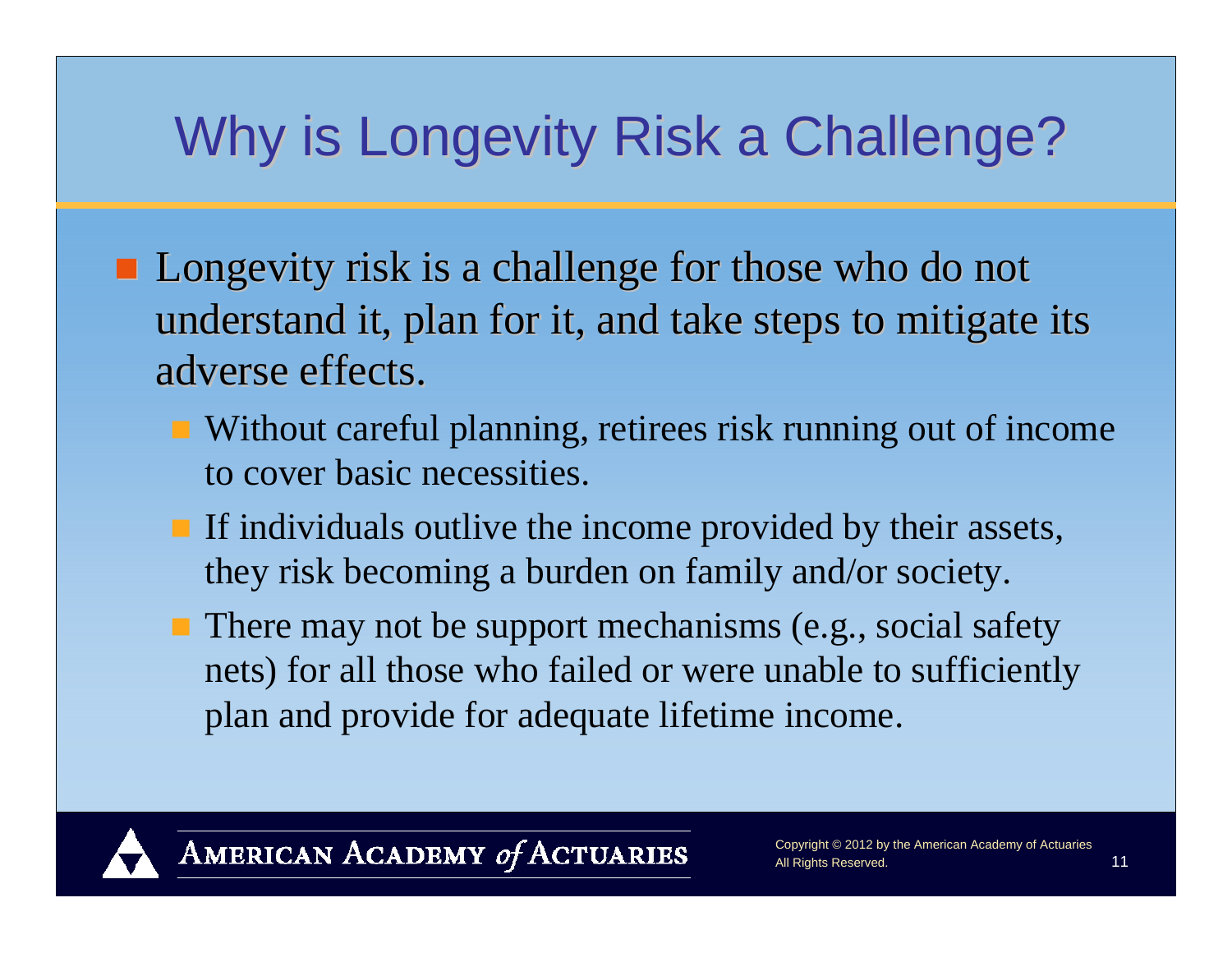### **Causes of Longevity Risk**

- **Longevity risk is the result of life expectancies not** being fixed or predictable, but instead variable.
- We don't know in advance who will live short, medium or long lives.

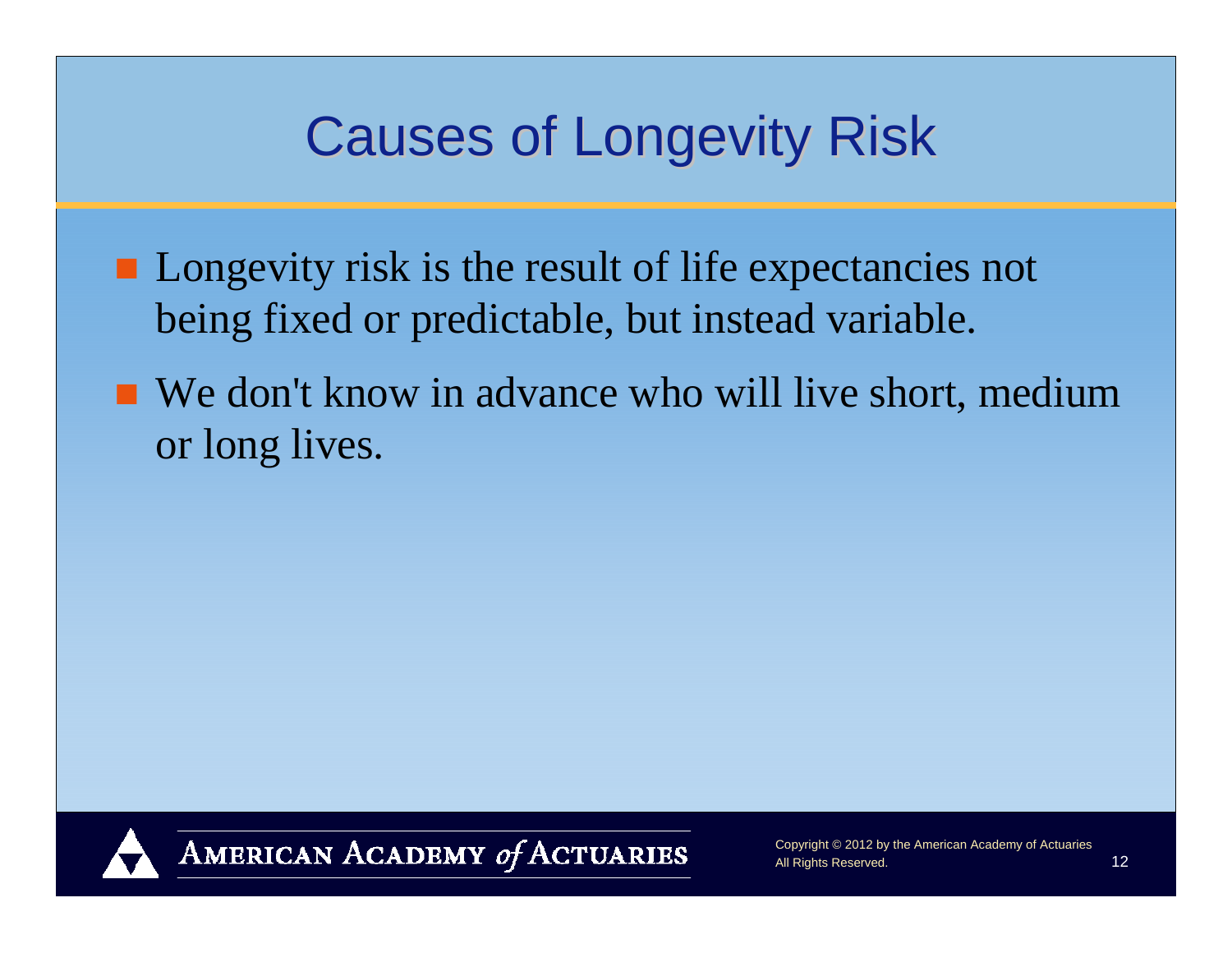### Misconceptions about Longevity Risk

- Many people, even careful planners, only plan for 20years of retirement.
- **Figure 1.5 The Example 2018** Focus is on the average, not the range of possibilities.
- Failure to address the probability of living longer than average.

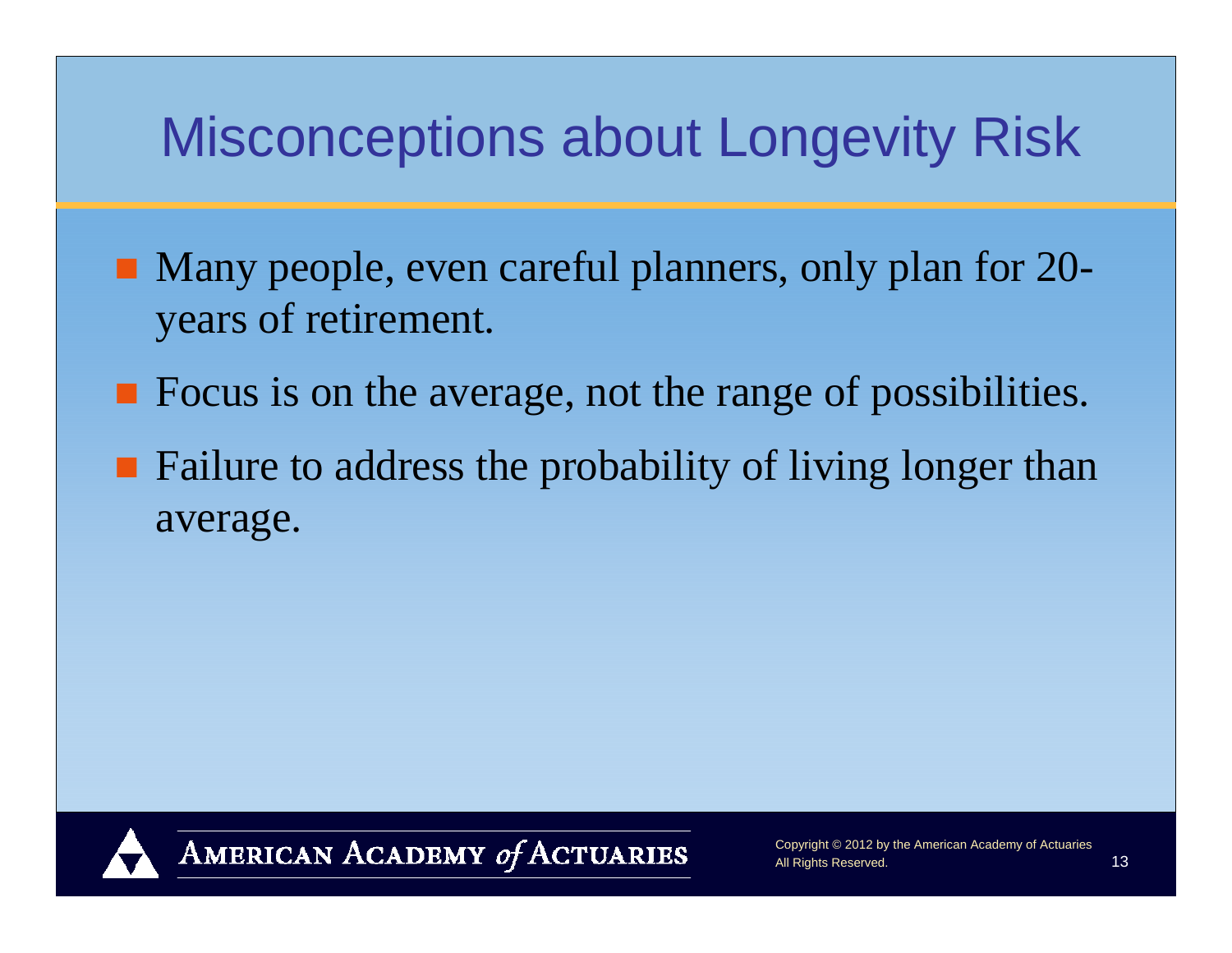### Adverse Effects Stemming from **Longevity Risk**

Inadequate retirement savings due to:

- **Lack of financial knowledge / education**
- $\blacksquare$  Poor understanding of the risk / unpredictability of an individual's lifespan

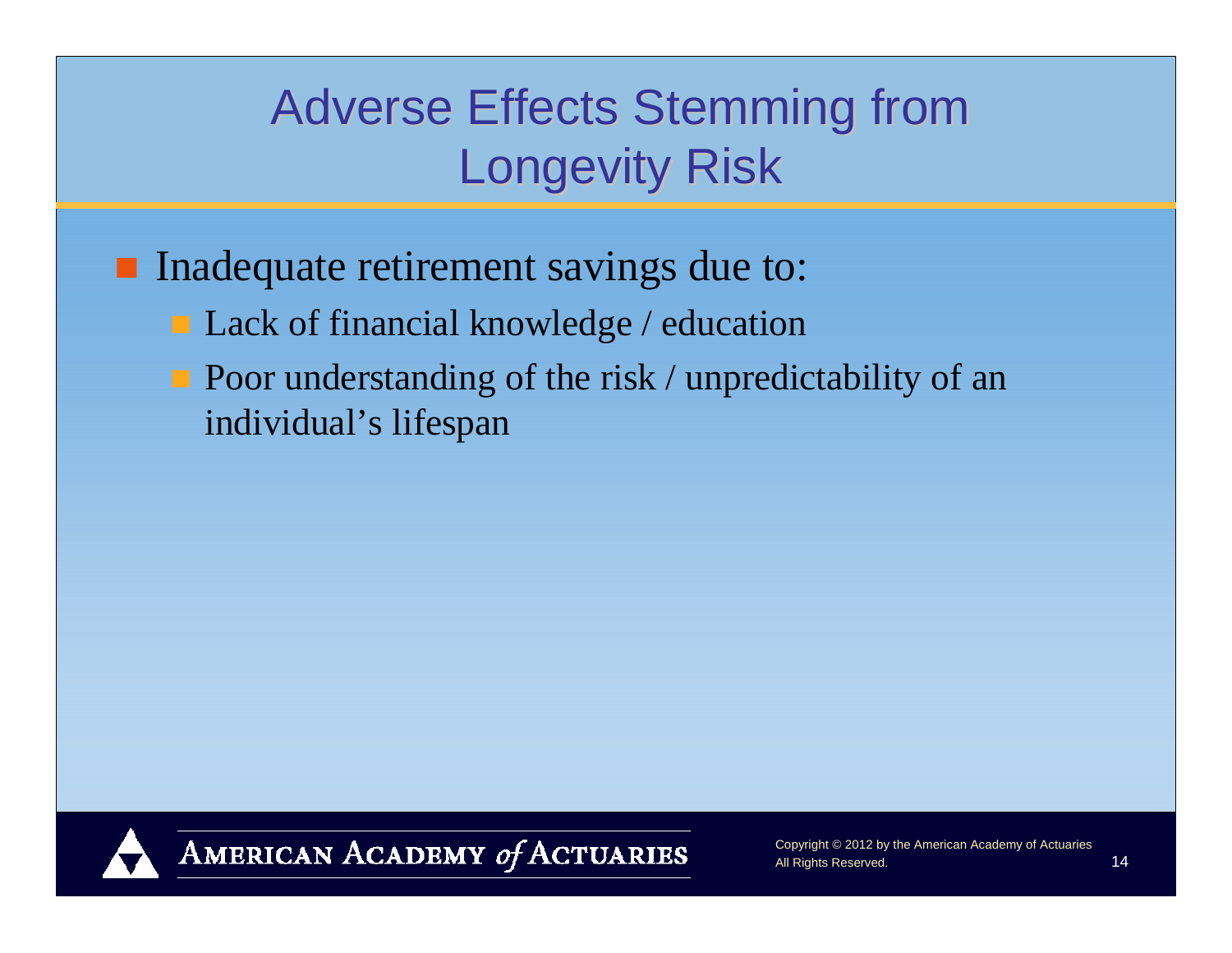### Probability of Living to Certain Ages in Probability of Living to Certain Ages in **Retirement**

| <b>Probability of Living from Age 65 to Various Ages</b> |                                  |        |                 |                                  |        |                 |
|----------------------------------------------------------|----------------------------------|--------|-----------------|----------------------------------|--------|-----------------|
|                                                          | <b>Social Security Mortality</b> |        |                 | 75% of Social Security Mortality |        |                 |
| Age                                                      | <b>Male</b>                      | Female | <b>Survivor</b> | <b>Male</b>                      | Female | <b>Survivor</b> |
| 80                                                       | 60.21%                           | 70.80% | 88.38%          | 68.48%                           | 77.25% | 92.83%          |
| 85                                                       | 39.78%                           | 52.73% | 71.53%          | 50.35%                           | 62.04% | 81.15%          |
| 90                                                       | 19.73%                           | 31.25% | 44.81%          | 30.05%                           | 42.13% | 59.52%          |
| 95                                                       | 6.02%                            | 12.37% | 17.65%          | 12.68%                           | 21.39% | 31.36%          |
| 100                                                      | 0.95%                            | 2.76%  | 3.68%           | 3.39%                            | 7.25%  | 10.40%          |

\*(Data extracted from: Analysis of the 2007 period life table for the Social Security area population, http://www.ssa.gov/oact/STATS/table4c6.html, downloaded October 26, 2011.)



AMERICAN ACADEMY of ACTUARIES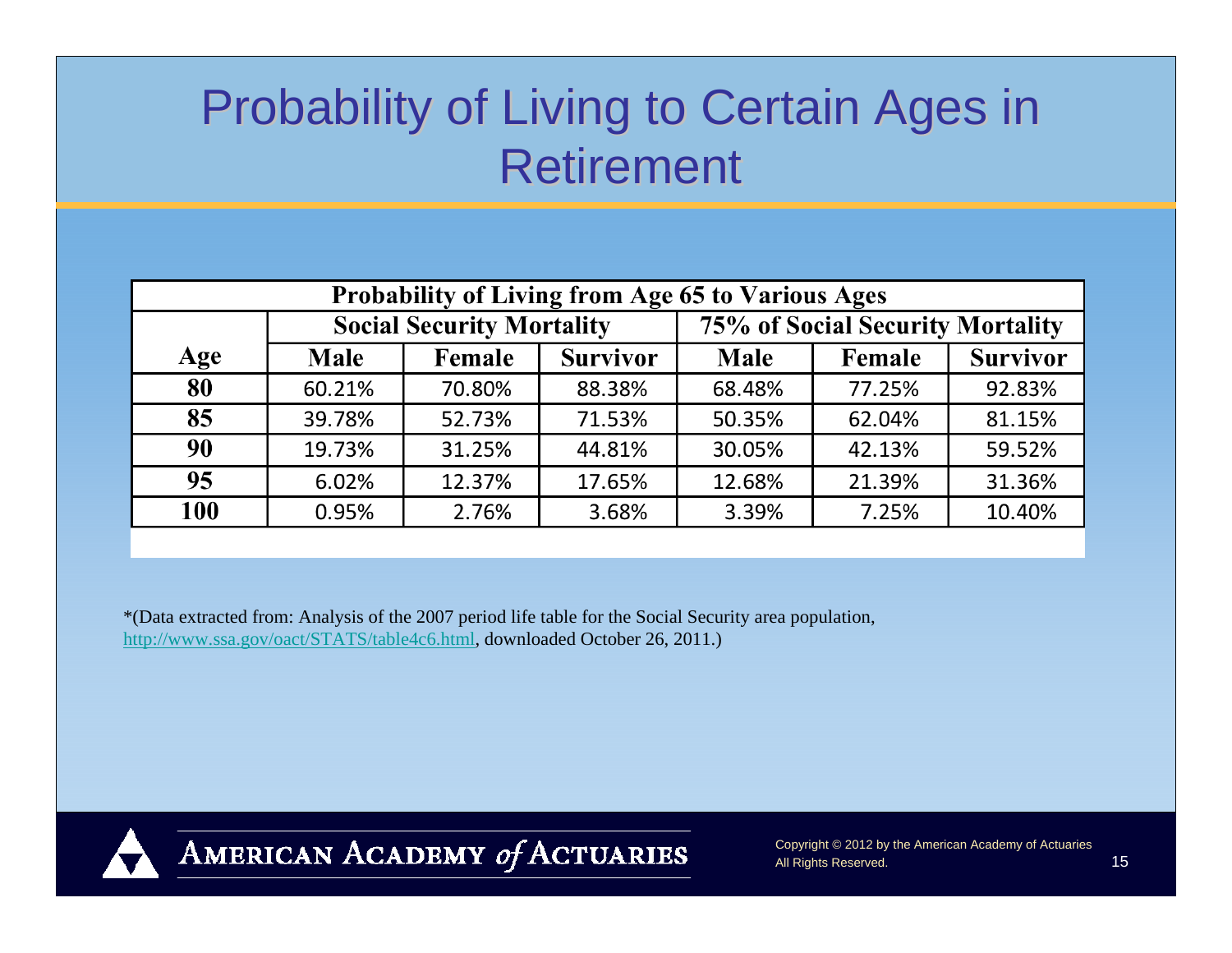### Adverse Effects from Longevity Risk

- Even when there is an understanding of longevity risk (lifespan), most people don't know how to determine how much money they will need.
- **This can result in both overestimation or** underestimation of retirement needs.

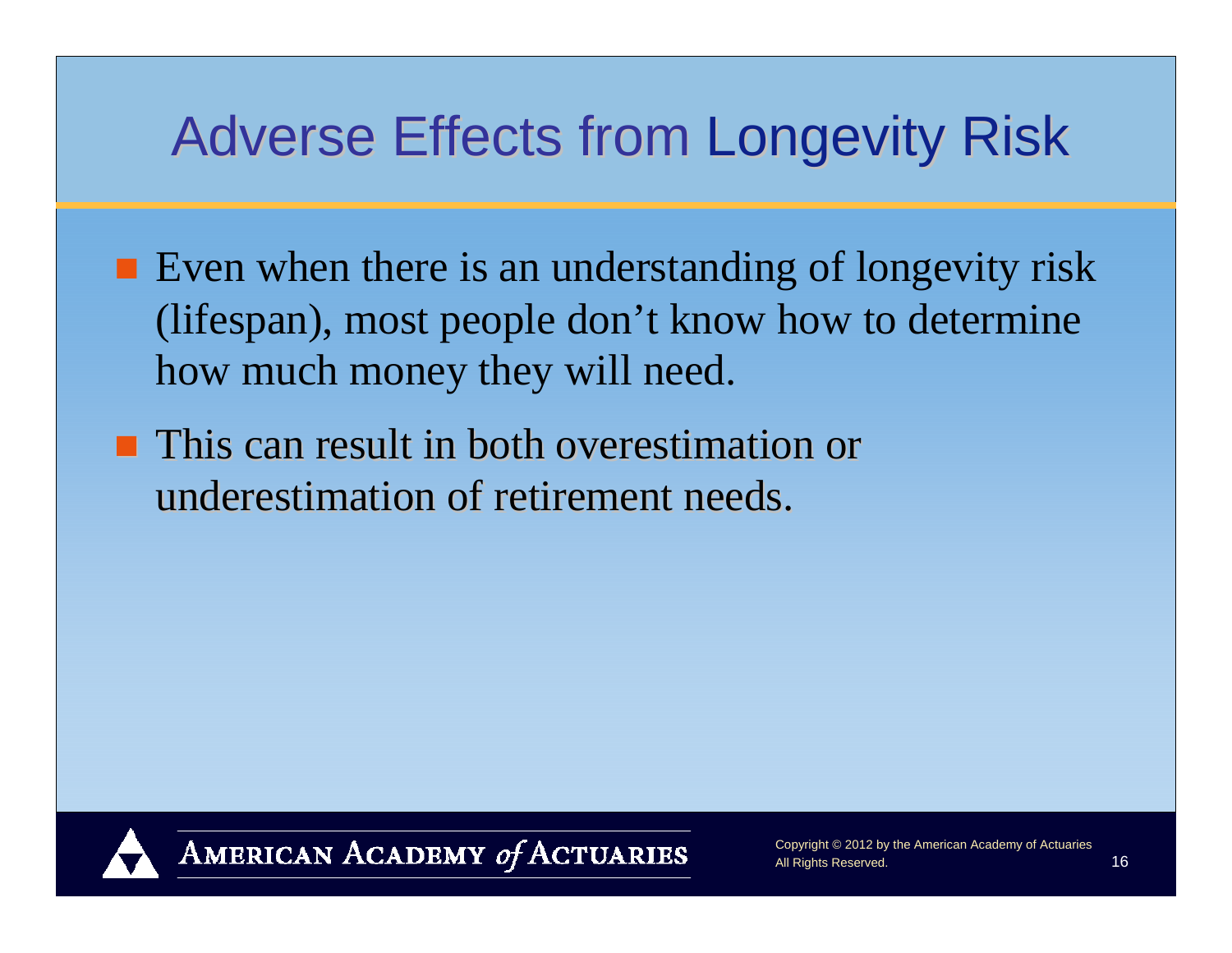### **Impact of Longevity Risk**

- **Longevity risk affects segments of the population** differently based on their economic circumstances:
	- **Sufficient accumulation of retirement assets**
	- **I** Inability to accumulate retirement assets
	- **Somewhere in-between**

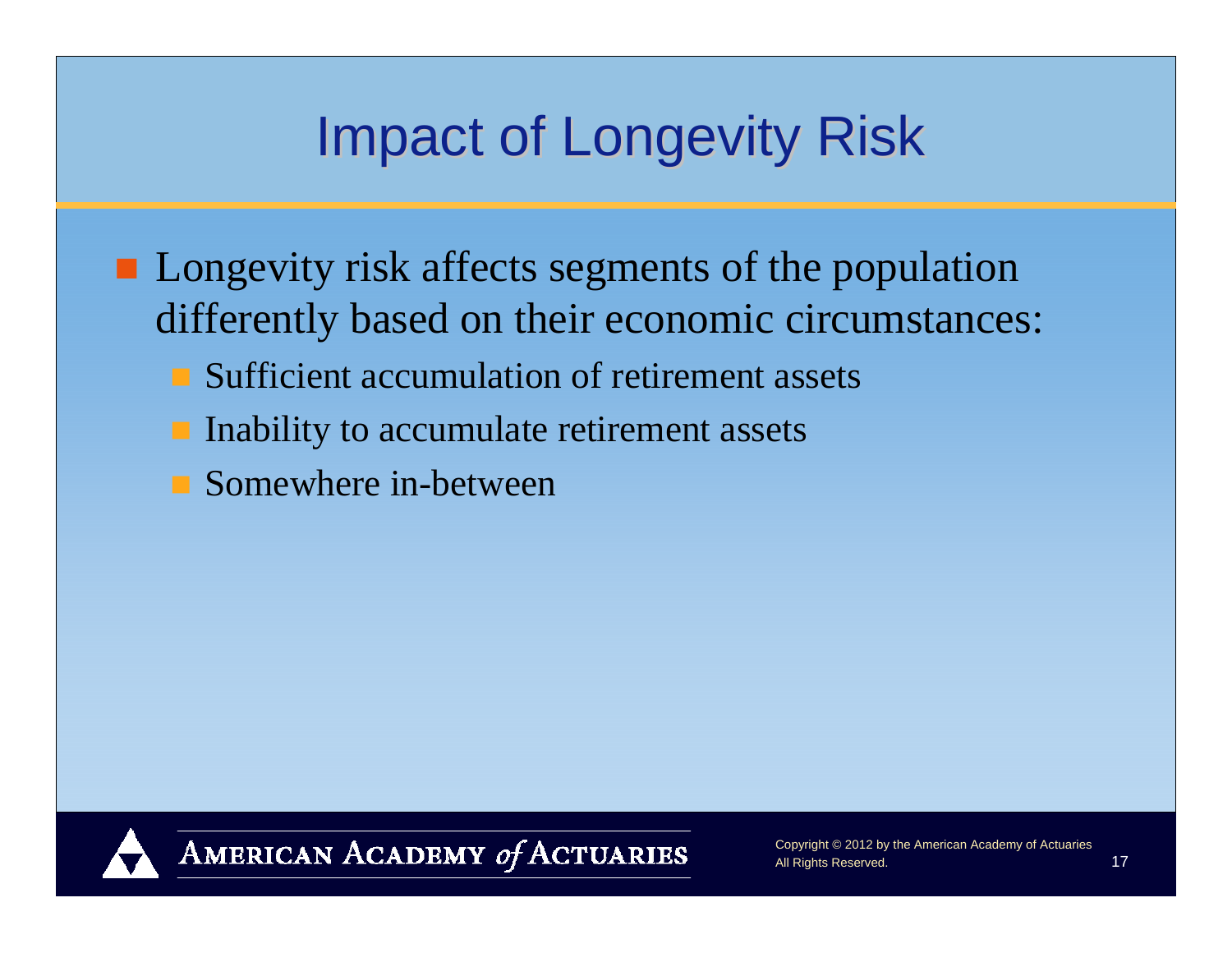## Impact of Longevity Risk

#### **Sufficient Accumulation:**

- Retirees able to accumulate sufficient assets to meet lifetime income needs under most circumstances
- Retirees still face lifetime income risk, but have the ability to mitigate longevity risk under reasonable circumstances

#### **Inability to Accumulate:**

- **Retirees unable to accumulate any significant amount of assets**
- Not in a position to implement lifetime income solution
- Must rely on Social Security and financial support from others, and in some cases, social safety net programs

#### ■ Somewhere In-between:

**Largest segment of population that needs to take direct action to assure its** lifetime income is sufficient to meet basic needs

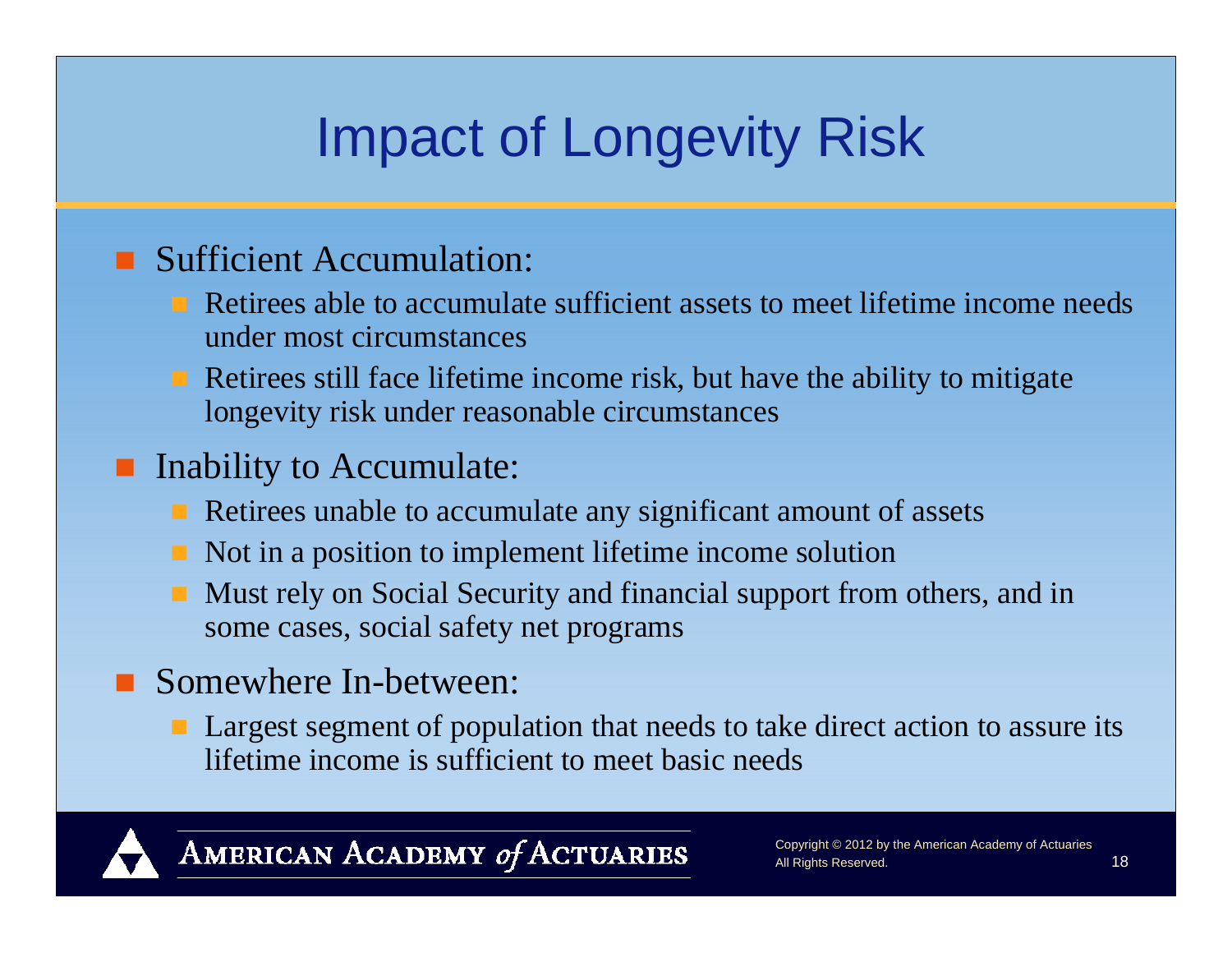# **Addressing Longevity Risk**

#### **E**ducation:

- Federal government
- Employers
- **Others**

#### **Potential changes to retirement plans:**

- **During accumulation:** 
	- Plan design
	- **Tax incentives**
	- Notifications / statements
- **When leaving a retirement plan:** 
	- Restrictions on distribution (form, timing, etc.)
	- Education about payout options

#### AMERICAN ACADEMY of ACTUARIES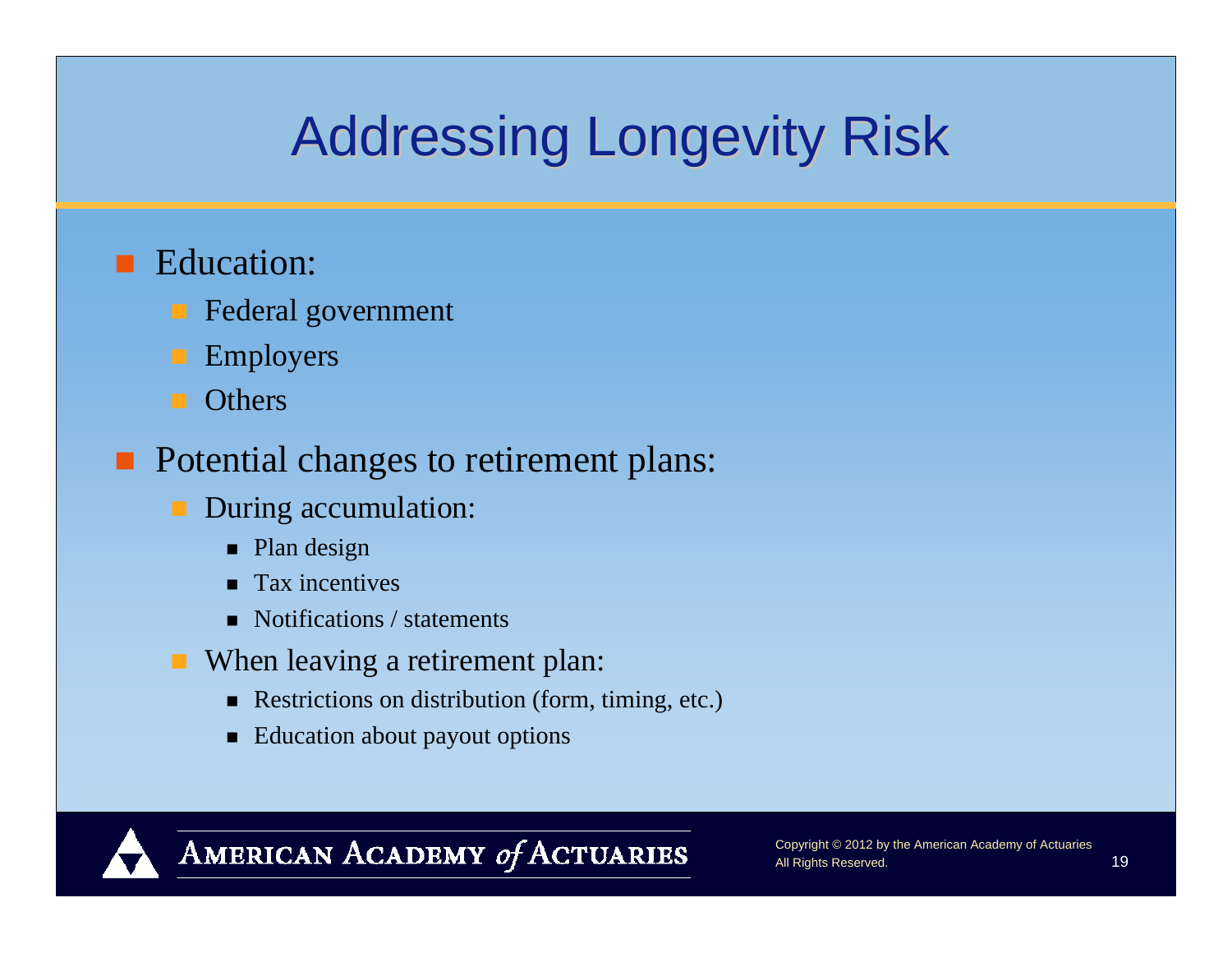## **Addressing Longevity Risk**

#### **Other Approaches:**

- Changes in Social Security (e.g., retirement age)
- Tax treatment of debt and savings
- Changes in regulation of retirement plans
- Health care and disability income insurance options

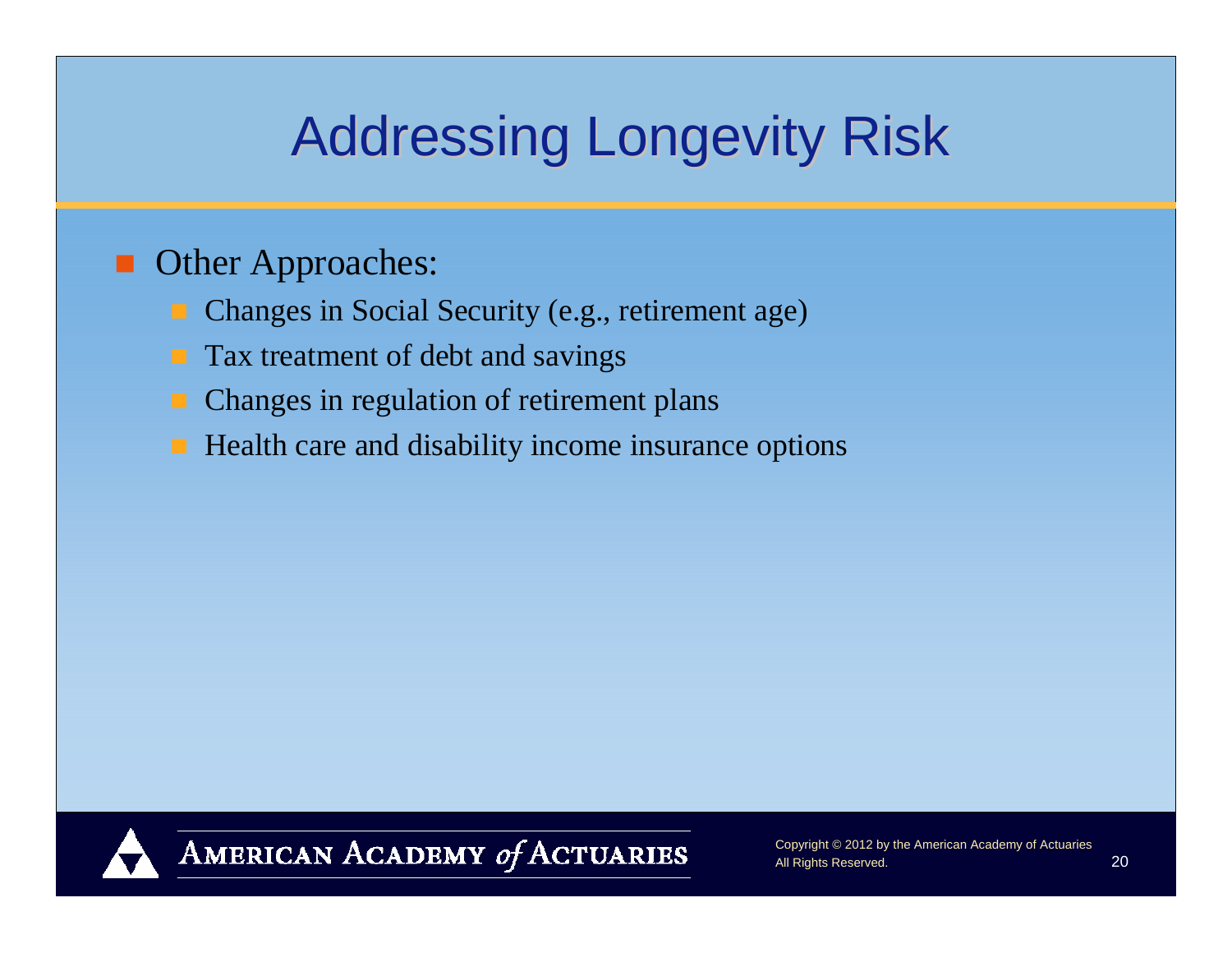### Value of Policy Guidance to Create Change

- **Most changes in regulation require policy guidance.**
- **Existing pension regulation shaped by:** 
	- **Tax treatment** 
		- **Tax deferral**
		- **Required minimum distribution**
	- **ERISA rules and creation of safe harbors**
	- **Deductibility of contributions to retirement plans**

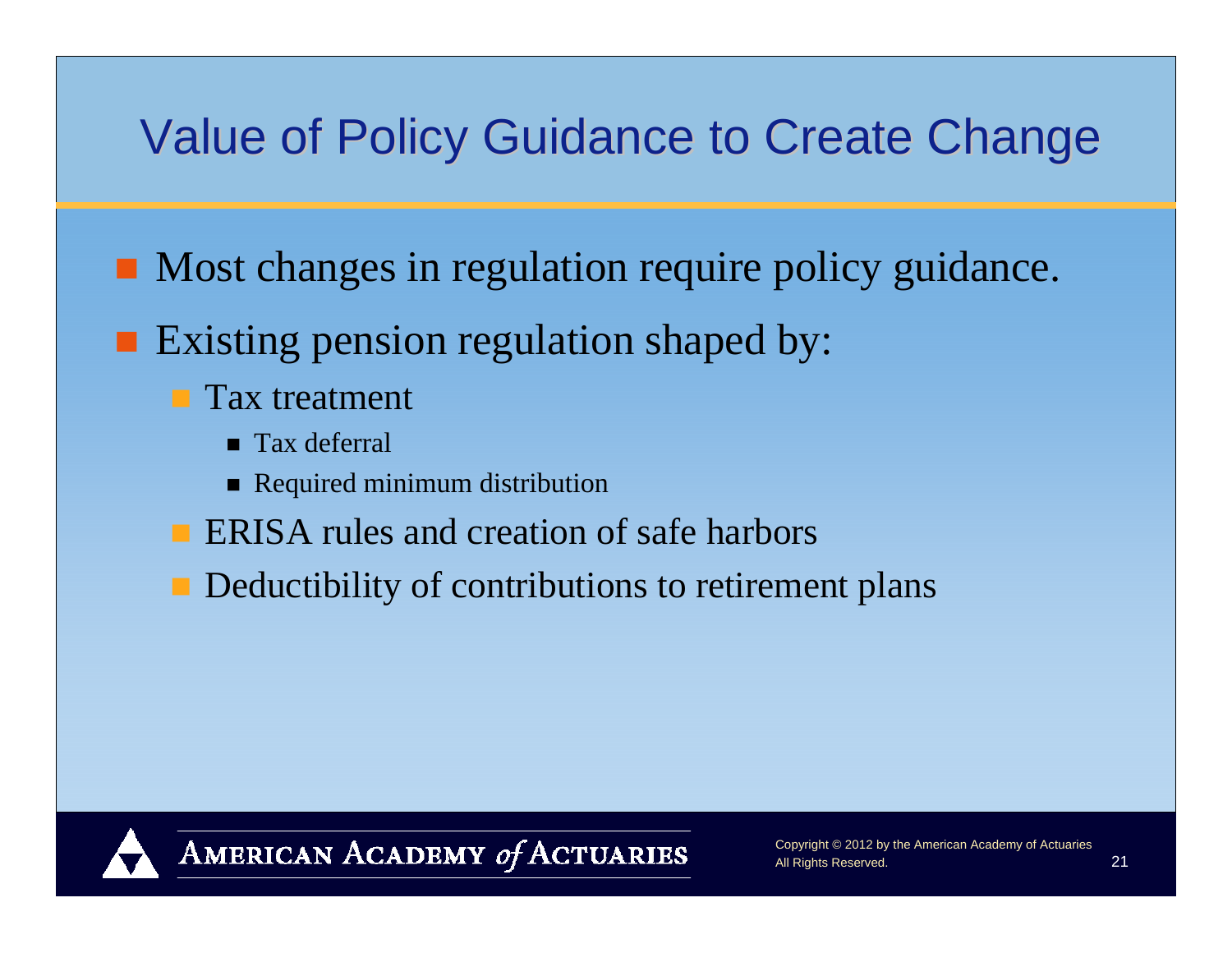### Challenges of Using Public Policy to Mitigate **Longevity Risk**

### **Individual needs vary**

- Wealth levels
- **Retirement income needs**
- Health status varies and changes over time
- **Entrenchment of current policy**



AMERICAN ACADEMY of ACTUARIES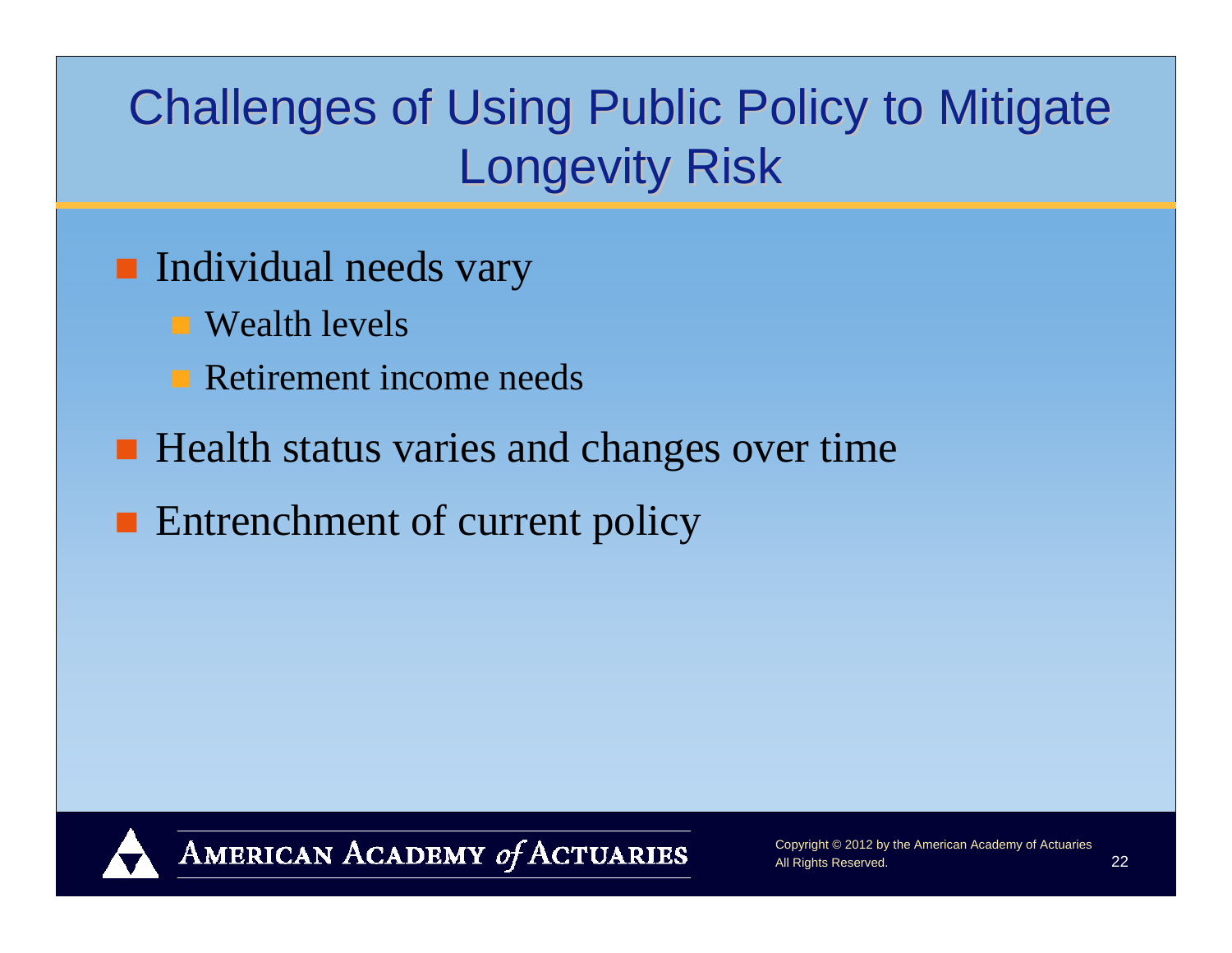### Areas Where Policy Guidance Could Mitigate **Longevity Risk**

- **Broad scope guidance**
- **Approaches within retirement plans**
- **Approaches when leaving a retirement plan**
- **Approaches outside of an employer retirement plan**

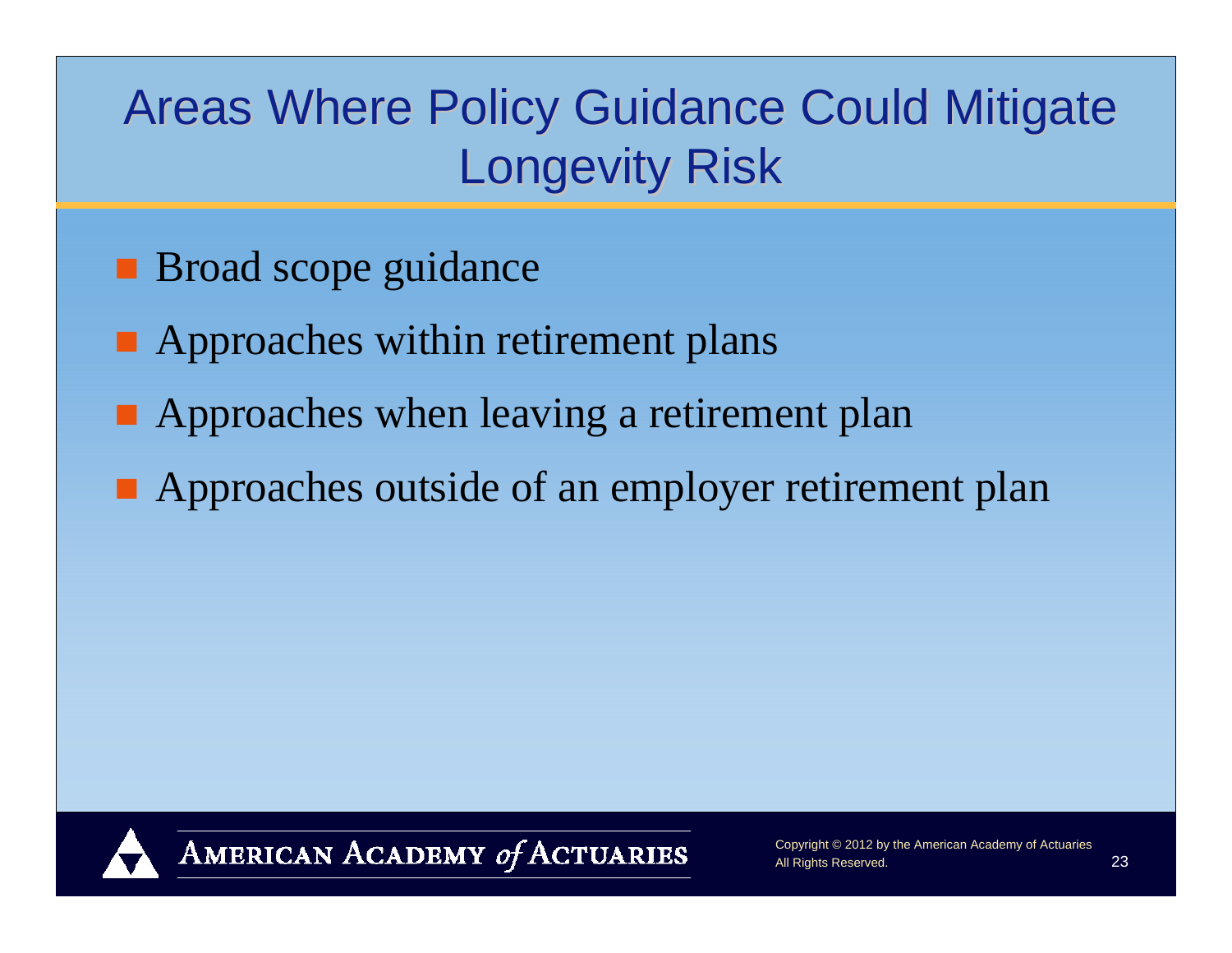### **Broad Scope Guidance**

- **Exeryone needs improved education about lifetime** income needs and how to prepare.
- **Employers may be best positioned to be a primary** source of this education.
- The U.S. Department of Labor and other entities that provide retirement information could expand their efforts.
- Actions to better assure retirees of the certainty of receipt of lifetime income from insurers and pension plans could increase use of lifetime income options.

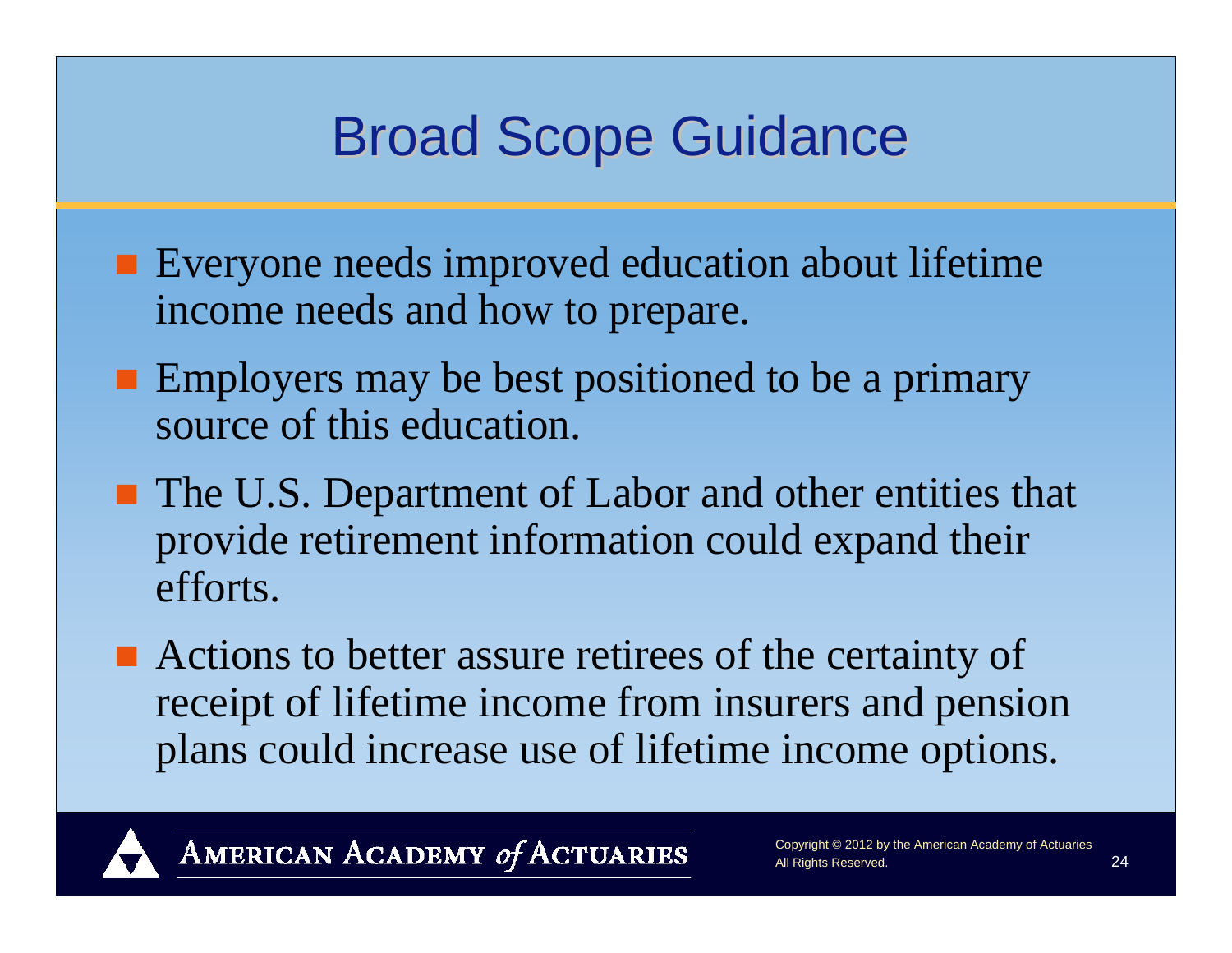### Approaches within Retirement Plans

- Changes to annual retirement plan statements could express benefits in terms of lifetime income and bring the issue to the attention of employees.
- Narrowing the scope of ERISA "protected benefits" could lead to innovation, encourage continued provision of DB programs, and facilitate greater use of lifetime income approaches.

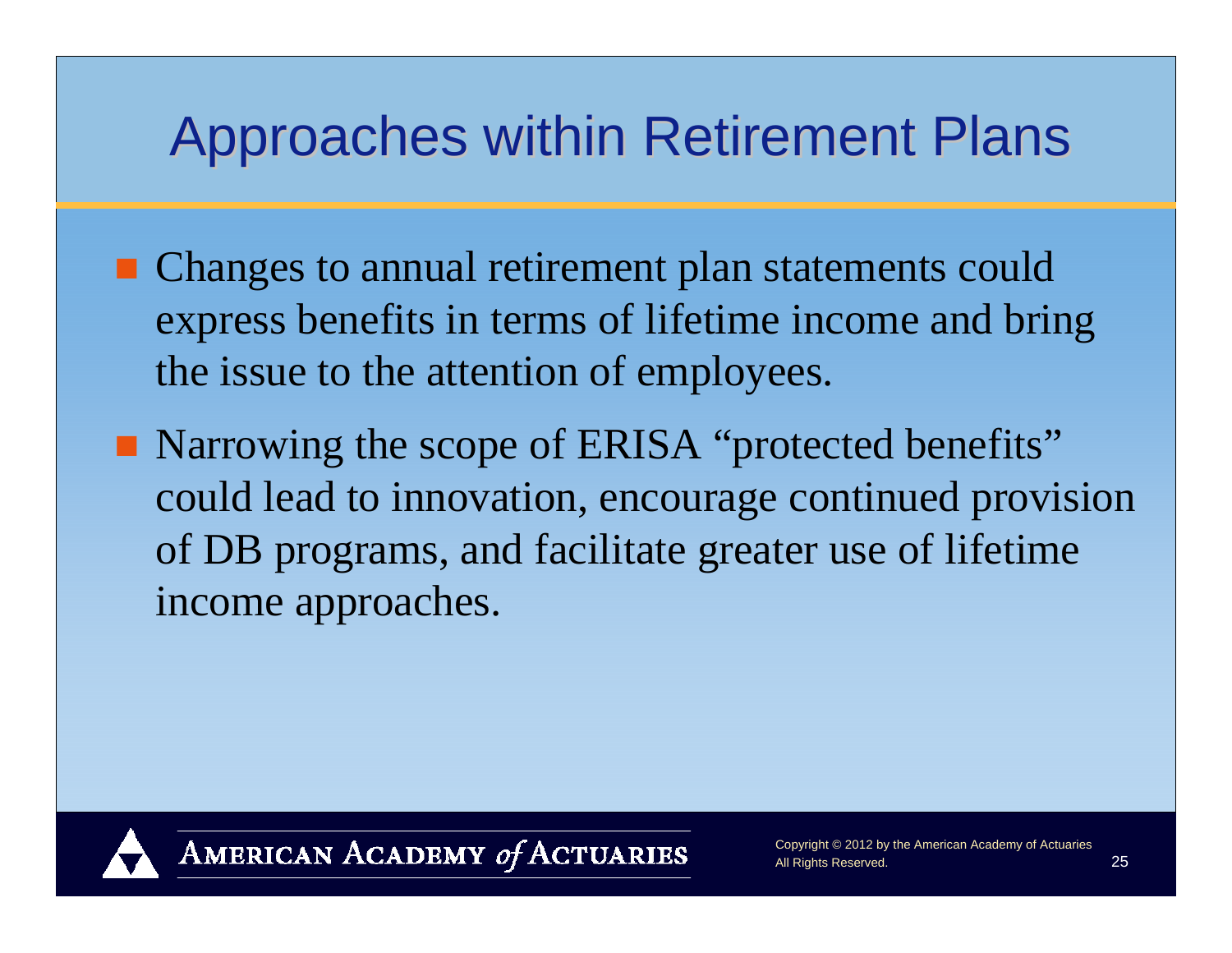### Approaches within Retirement Plans

- Changes in allowable designs could make it easier to offer annuity options as accumulation choices within DC plans, or even requiring annuity options be offered and by making them the default option.
- **Tax policy could steer individuals towards allocating** assets to lifetime income, (e.g., eliminating taxation on interest earnings upon lifetime annuitization).



AMERICAN ACADEMY of ACTUARIES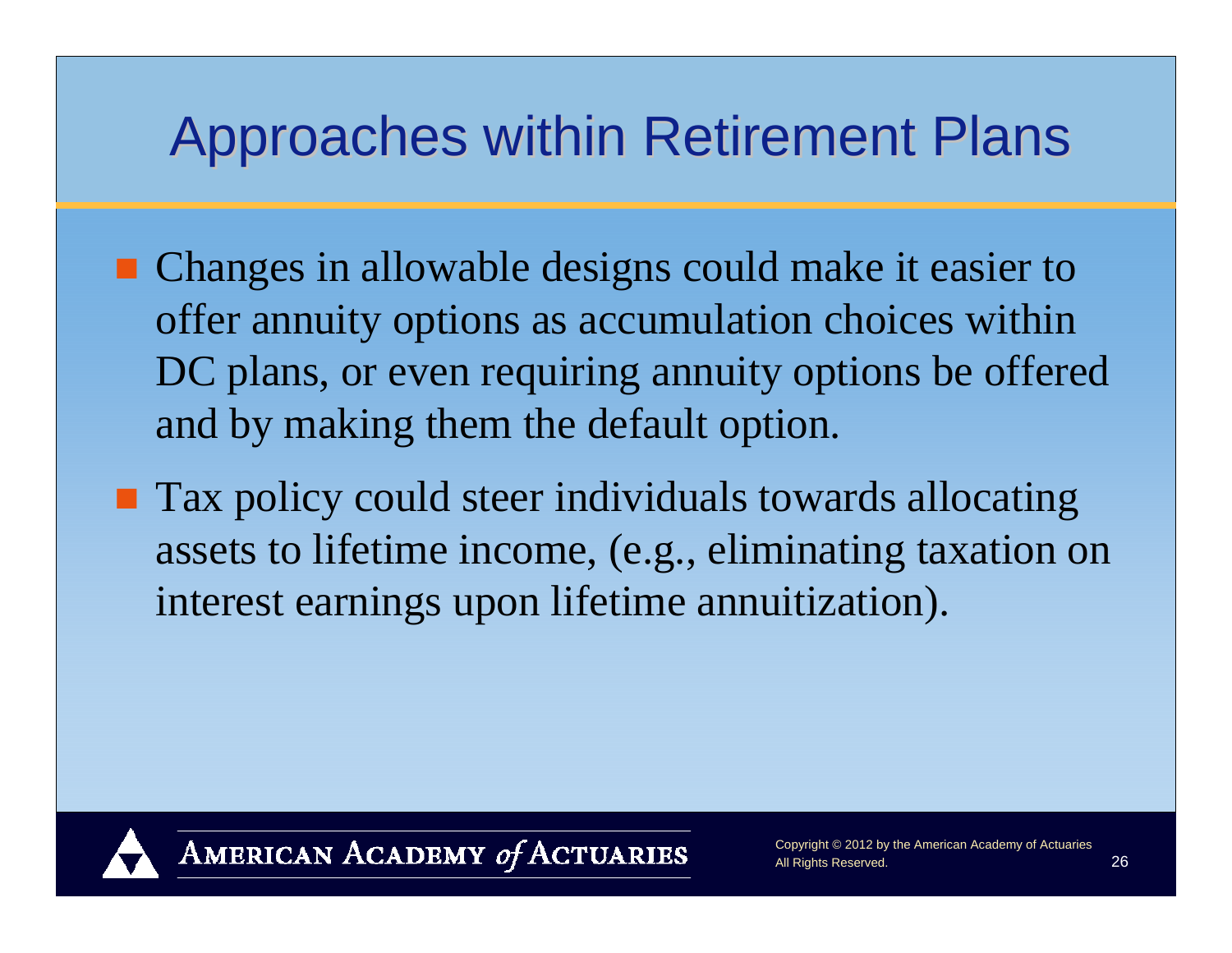## Approaches to When Leaving a Retirement Plan

- $\blacksquare$  Education about and attractive access to lifetime income options at the time of termination from a contribution-oriented plan would increase awareness of and use of lifetime income solutions.
- Education about the value of lifetime income at the time of termination from a defined benefit plan could increase awareness of and use of lifetime income solutions.

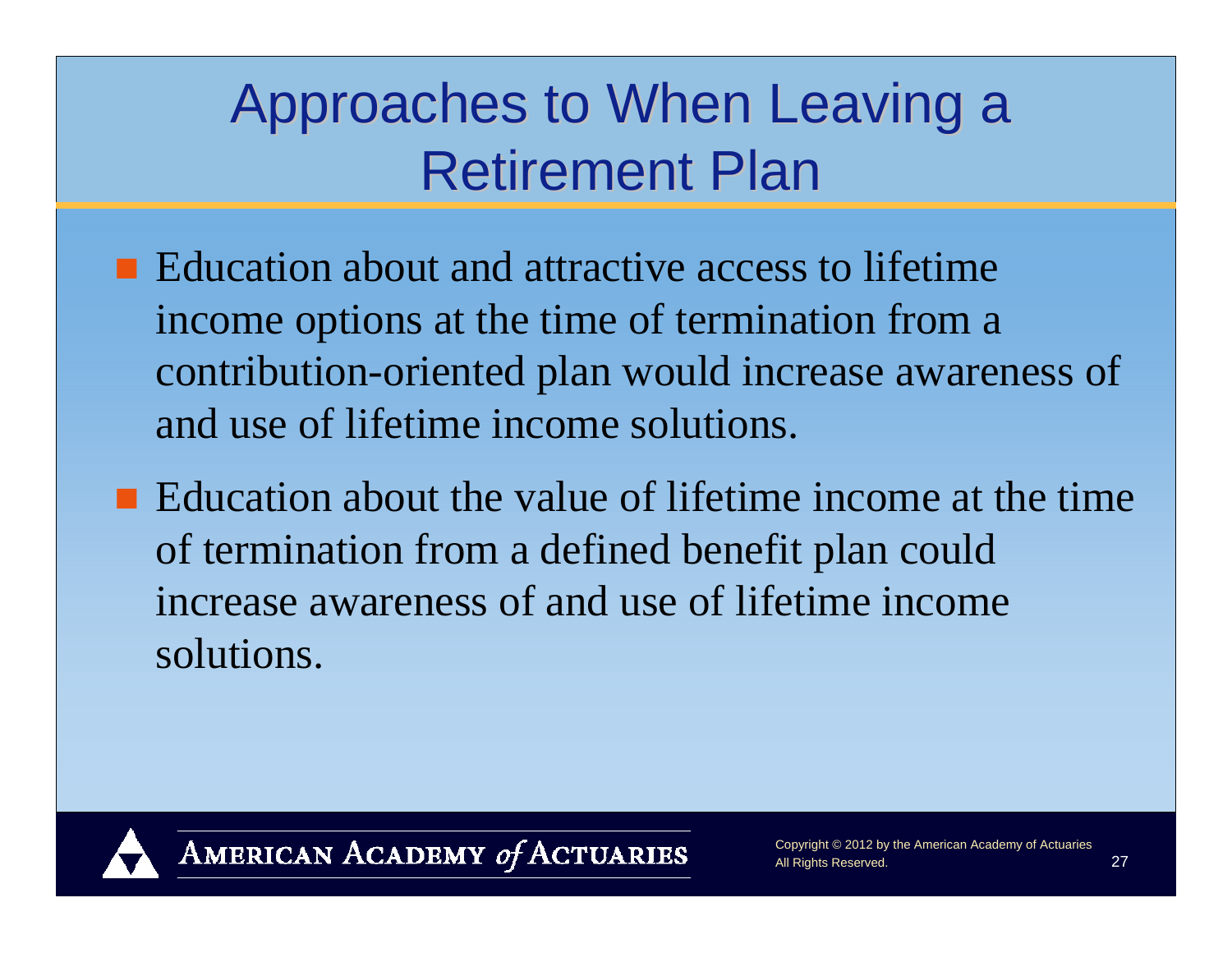## Approaches Outside of an Employer Retirement Plan

- In IRA rollovers or personal savings, tax policy can encourage use of a lifetime income solution, such as, eliminating taxation on interest earnings upon lifetime annuitization.
- Required minimum distribution (RMD) requirements create a hurdle for use of deferred income annuities (DIA) with qualified funds because they require premature distribution of funds already annuitized.
	- An IRS proposal to relax RMD requirements could facilitate the use of DIAs to address lifetime income challenges.

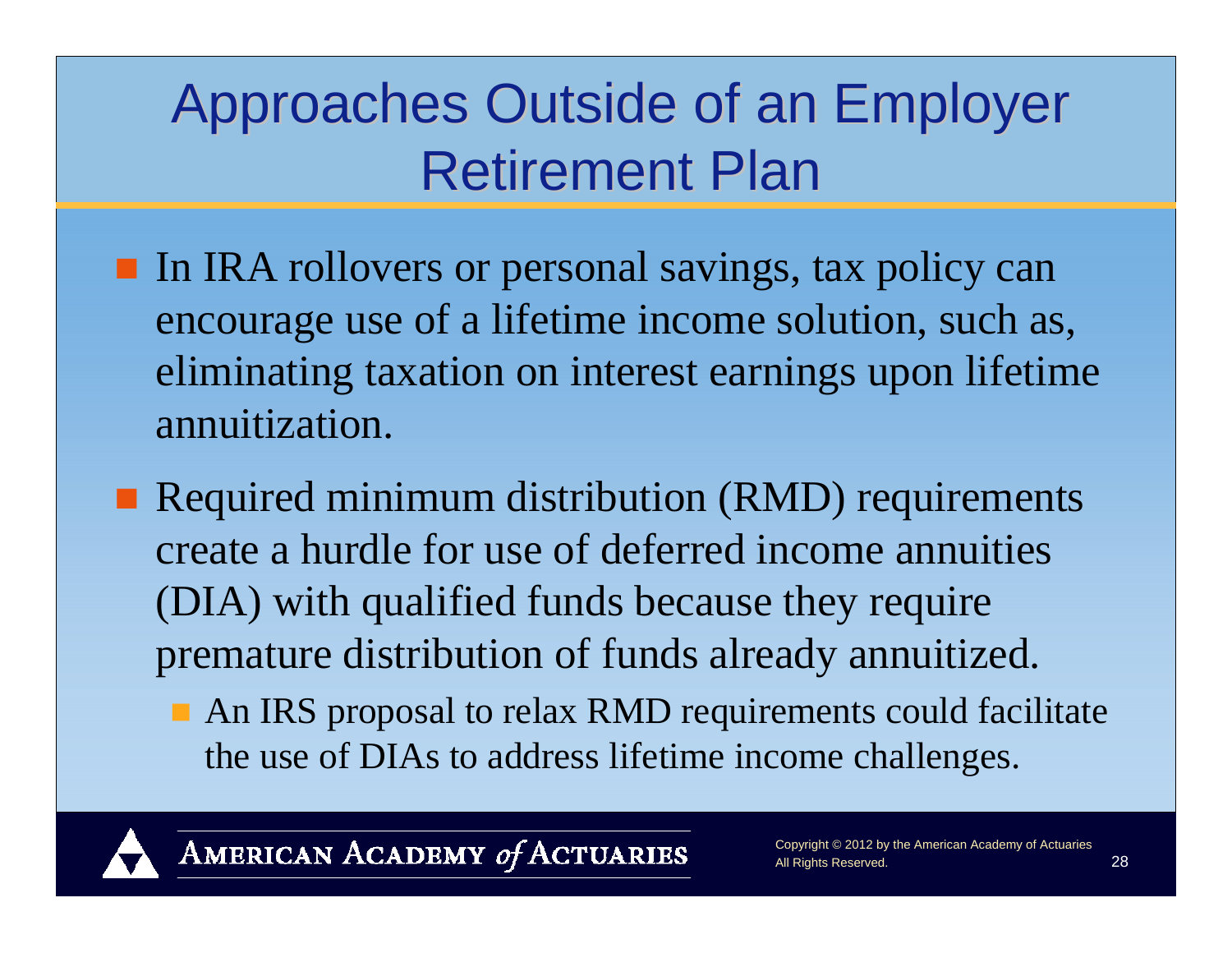## Approaches Outside of an Employer-**Sponsored Retirement Plan**

■ The Social Security maximum retirement age could be increased beyond age 70 to introduce more flexibility into addressing longevity risk.



AMERICAN ACADEMY of ACTUARIES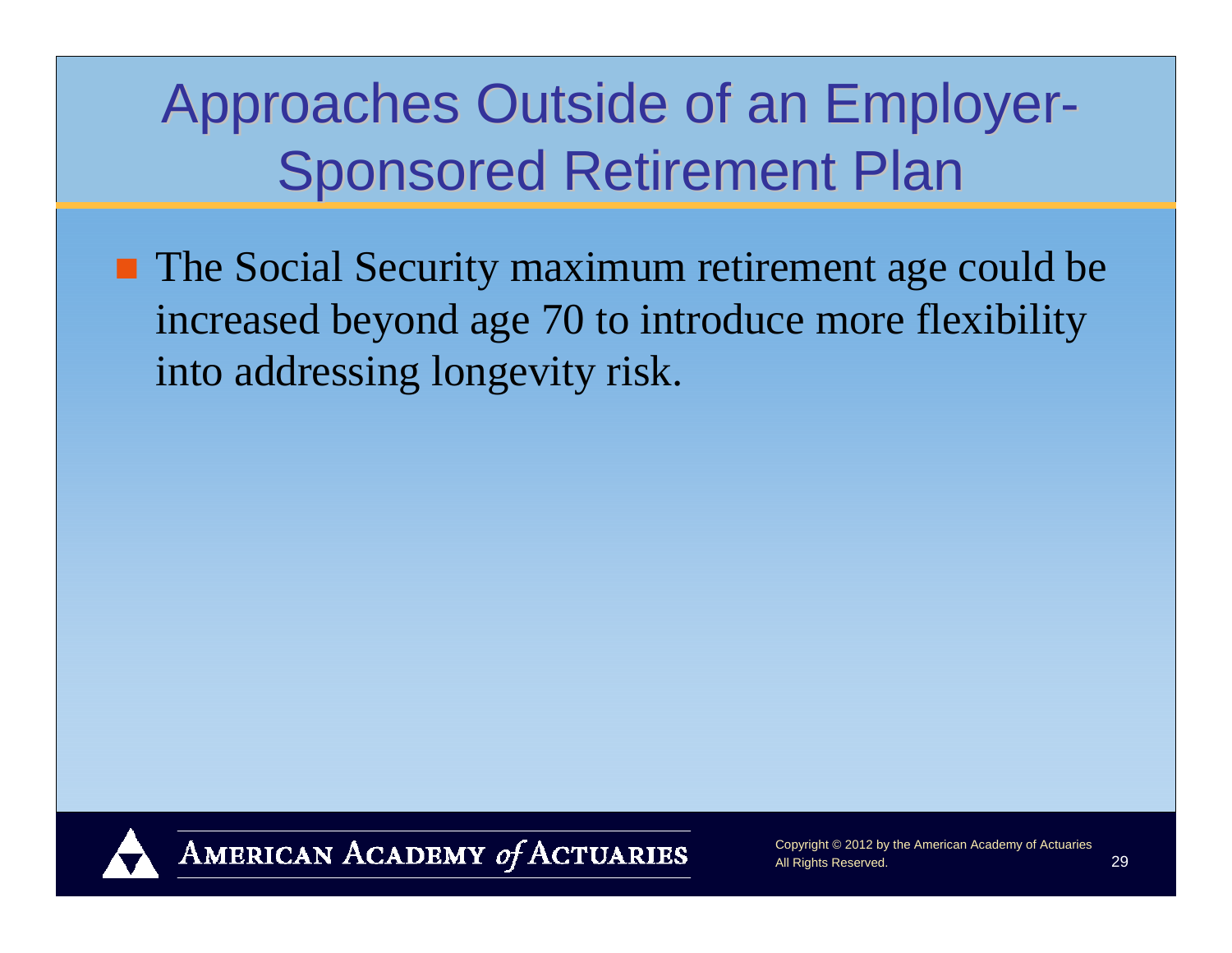### Time to Act

- Workers and retirees need to be better prepared to manage their lifetime income needs in retirement.
- A number of actions need to be be taken to change the dynamics and provide much needed financial education.
- The problem cannot be solved with a single solution, but rather with a number of approaches that address lifetime income from different directions.
- The support and efforts of employers, lawmakers, and financial product providers will be necessary.



AMERICAN ACADEMY of ACTUARIES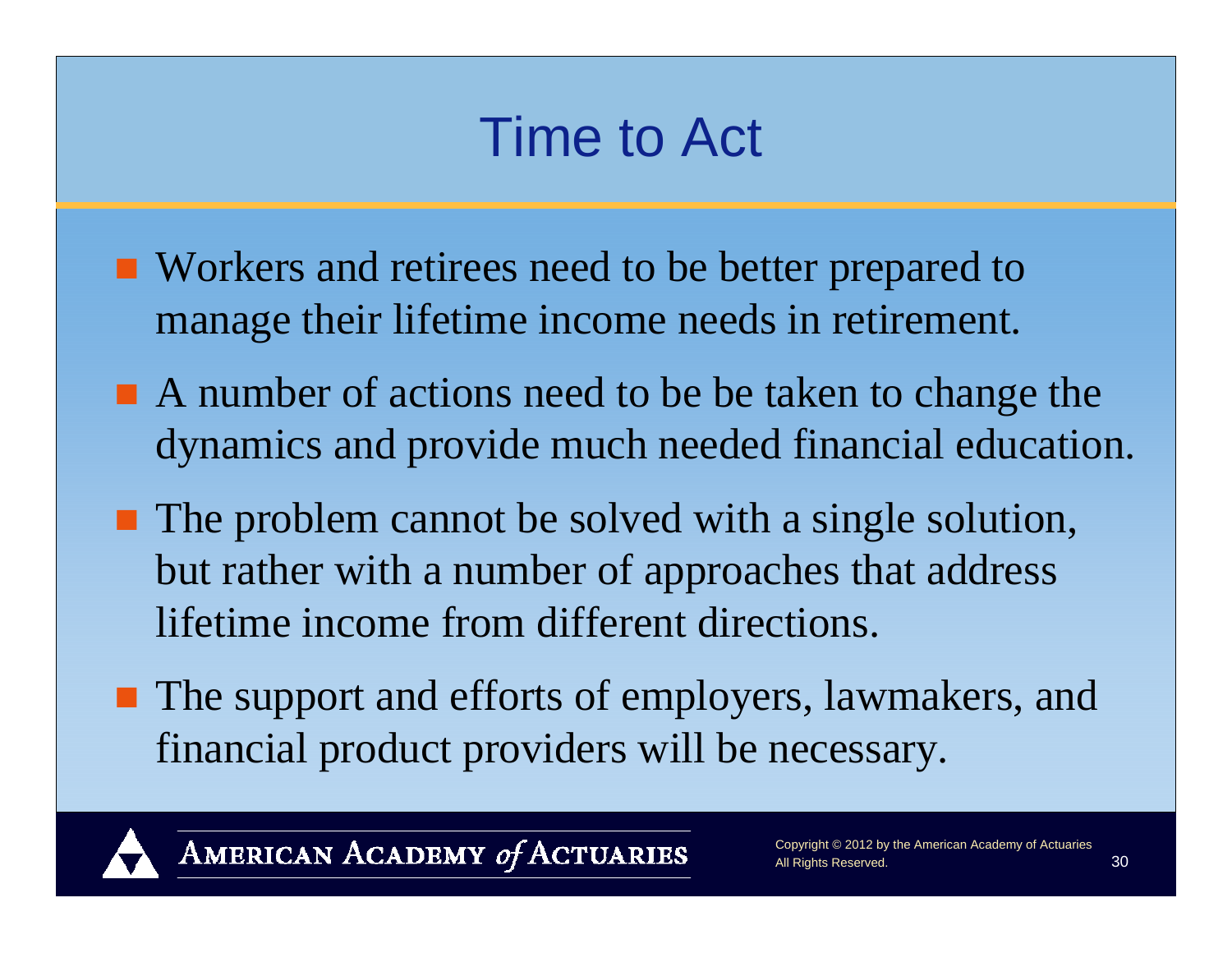### Academy Initiatives—Phase 1

- White paper on the *"Challenges of Creating Lifetime Income"* to be published this spring
- **Pension Symposium during the Enrolled Actuaries** Meeting
- **Comments on proposed IRS regulations:** 
	- **RMD** allowance for longevity annuity contracts
	- **Partial annuity distribution options**
- More activity to come

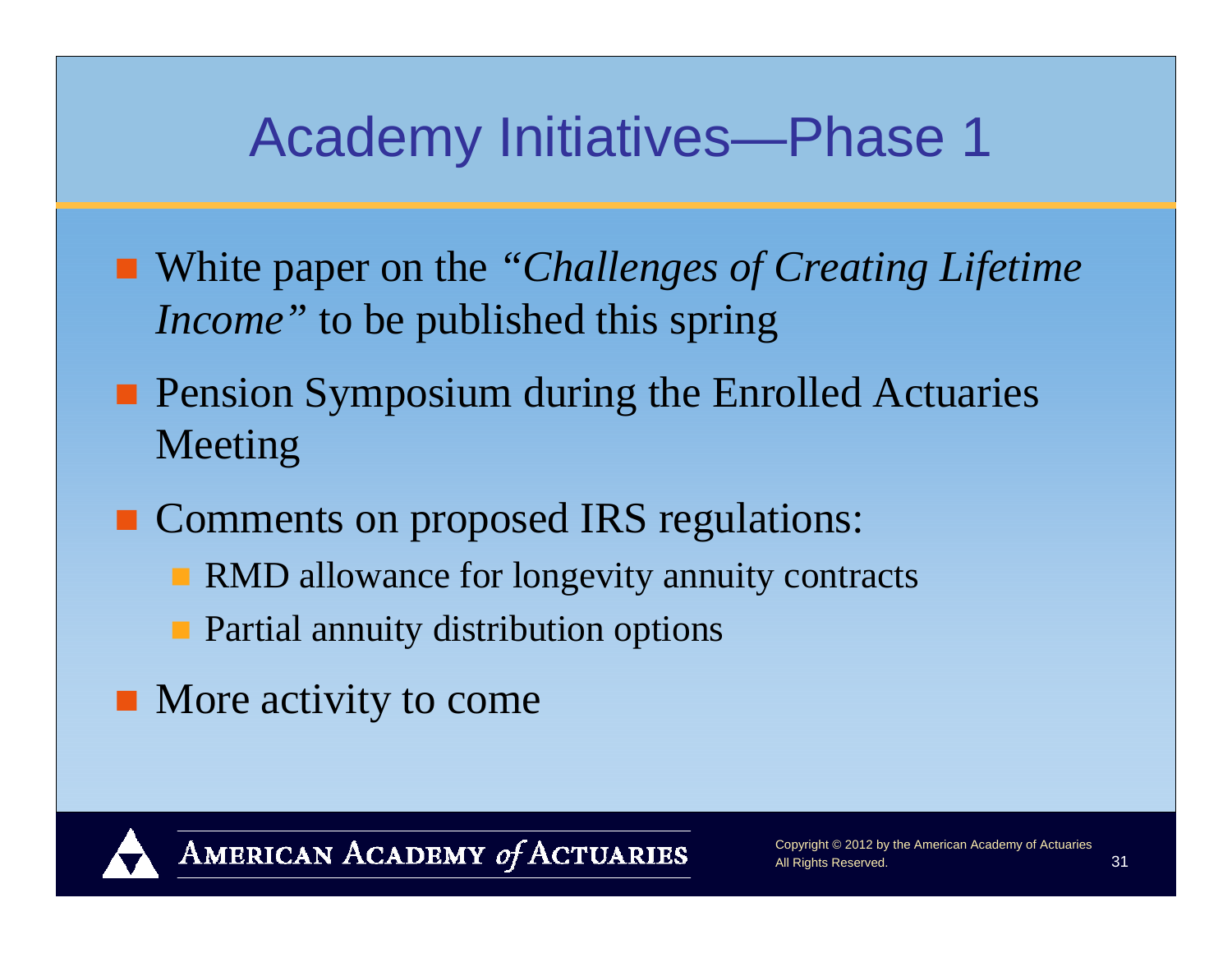



AMERICAN ACADEMY of ACTUARIES